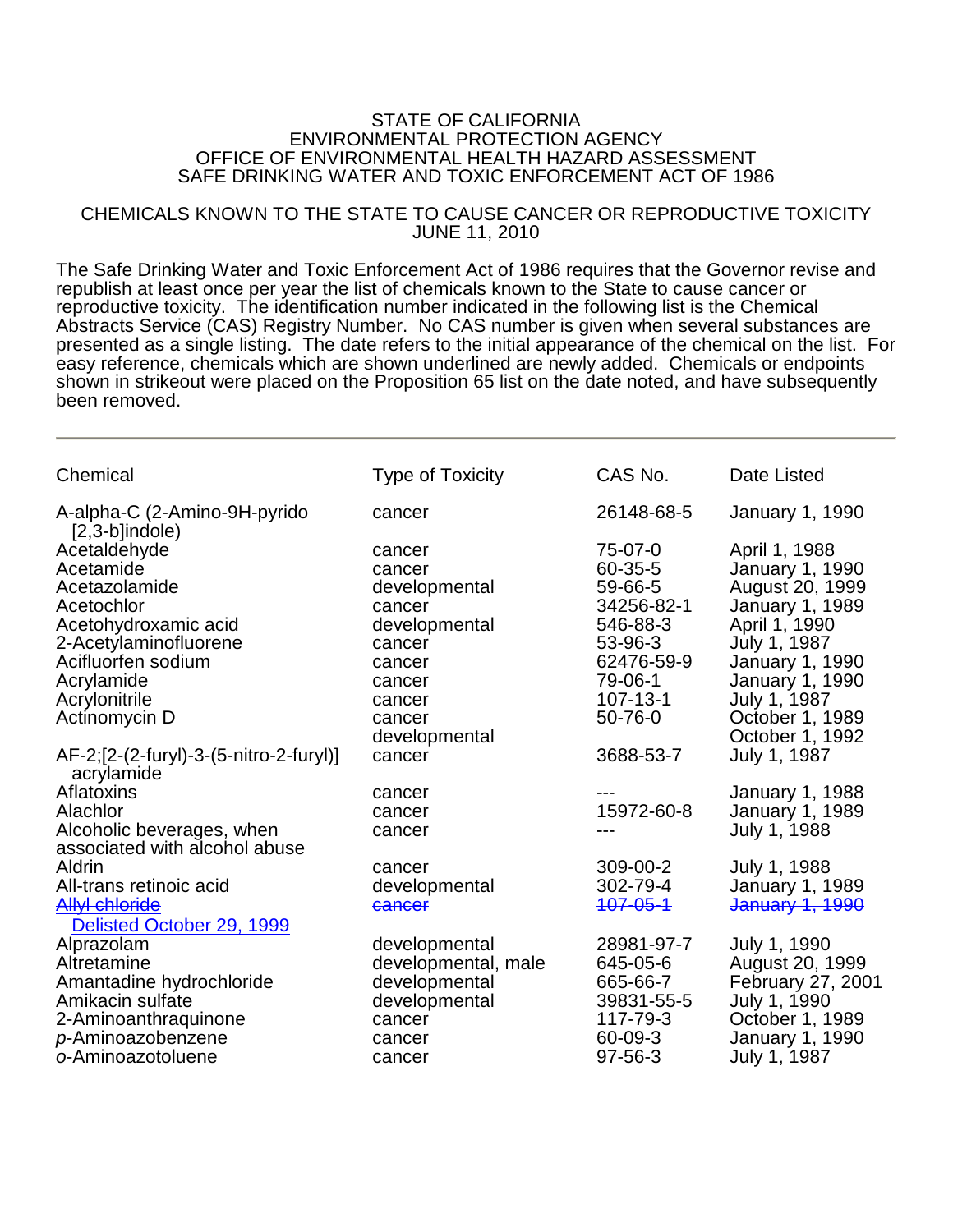| 4-Aminobiphenyl (4-amino-<br>diphenyl)                                                                                                                                                                    | cancer                                                  | $92 - 67 - 1$                 | February 27, 1987                                  |
|-----------------------------------------------------------------------------------------------------------------------------------------------------------------------------------------------------------|---------------------------------------------------------|-------------------------------|----------------------------------------------------|
| 1-Amino-2,4-dibromo-<br>anthraquinone                                                                                                                                                                     | cancer                                                  | 81-49-2                       | August 26, 1997                                    |
| 3-Amino-9-ethylcarbazole<br>hydrochloride                                                                                                                                                                 | cancer                                                  | 6109-97-3                     | July 1, 1989                                       |
| 2-Aminofluorene<br>Aminoglutethimide                                                                                                                                                                      | cancer<br>developmental                                 | 153-78-6<br>125-84-8<br>$---$ | <b>January 29, 1999</b><br>July 1, 1990            |
| Aminoglycosides<br>1-Amino-2-methylanthraquinone<br>2-Amino-5-(5-nitro-2-furyl)-1,3,4-<br>thiadiazole                                                                                                     | developmental<br>cancer<br>cancer                       | 82-28-0<br>712-68-5           | October 1, 1992<br>October 1, 1989<br>July 1, 1987 |
| 4-Amino-2-nitrophenol                                                                                                                                                                                     | cancer                                                  | 119-34-6                      | <b>January 29, 1999</b>                            |
| Aminopterin<br>Amiodarone hydrochloride                                                                                                                                                                   | developmental, female<br>developmental, female,<br>male | 54-62-6<br>19774-82-4         | July 1, 1987<br>August 26, 1997                    |
| Amitraz<br>Amitrole                                                                                                                                                                                       | developmental<br>cancer                                 | 33089-61-1<br>$61 - 82 - 5$   | March 30, 1999<br>July 1, 1987                     |
| Amoxapine                                                                                                                                                                                                 | developmental                                           | 14028-44-5                    | May 15, 1998                                       |
| Amsacrine                                                                                                                                                                                                 | cancer                                                  | 51264-14-3                    | August 7, 2009                                     |
| tert-Amyl methyl ether<br>Anabolic steroids                                                                                                                                                               | developmental<br>female, male                           | 994-05-8<br>---               | December 18, 2009<br>April 1, 1990                 |
| Analgesic mixtures containing<br>phenacetin                                                                                                                                                               | cancer                                                  | ---                           | February 27, 1987                                  |
| Angiotensin converting enzyme<br>(ACE) inhibitors                                                                                                                                                         | developmental                                           |                               | October 1, 1992                                    |
| Aniline                                                                                                                                                                                                   | cancer                                                  | 62-53-3                       | <b>January 1, 1990</b>                             |
| Aniline hydrochloride                                                                                                                                                                                     | cancer                                                  | 142-04-1                      | May 15, 1998                                       |
| o-Anisidine                                                                                                                                                                                               | cancer                                                  | $90 - 04 - 0$                 | July 1, 1987                                       |
| o-Anisidine hydrochloride<br>Anisindione                                                                                                                                                                  | cancer                                                  | 134-29-2<br>117-37-3          | July 1, 1987<br>October 1, 1992                    |
| Anthraquinone                                                                                                                                                                                             | developmental<br>cancer                                 | 84-65-1                       | September 28, 2007                                 |
| Antimony oxide (Antimony trioxide)                                                                                                                                                                        | cancer                                                  | 1309-64-4                     | October 1, 1990                                    |
| Aramite                                                                                                                                                                                                   | cancer                                                  | 140-57-8                      | July 1, 1987                                       |
| Areca nut                                                                                                                                                                                                 | cancer                                                  |                               | <b>February 3, 2006</b>                            |
| Aristolochic acids                                                                                                                                                                                        | cancer                                                  |                               | July 9, 2004                                       |
| Arsenic (inorganic arsenic<br>compounds)                                                                                                                                                                  | cancer                                                  | --                            | February 27, 1987                                  |
| Arsenic (inorganic oxides)                                                                                                                                                                                | developmental                                           |                               | May 1, 1997                                        |
| Asbestos                                                                                                                                                                                                  | cancer                                                  | 1332-21-4                     | February 27, 1987                                  |
| Aspirin (NOTE: It is especially<br>important not to use aspirin<br>during the last three months of<br>pregnancy, unless specifically<br>directed to do so by a physician<br>because it may cause problems | developmental, female                                   | 50-78-2                       | July 1, 1990                                       |
| in the unborn child or                                                                                                                                                                                    |                                                         |                               |                                                    |
| complications during delivery.)                                                                                                                                                                           |                                                         |                               |                                                    |
| Atenolol                                                                                                                                                                                                  | developmental                                           | 29122-68-7                    | August 26, 1997                                    |
| Auramine                                                                                                                                                                                                  | cancer                                                  | 492-80-8                      | July 1, 1987                                       |
| Auranofin                                                                                                                                                                                                 | developmental                                           | 34031-32-8                    | <b>January 29, 1999</b>                            |
| Azacitidine                                                                                                                                                                                               | cancer                                                  | 320-67-2                      | January 1, 1992                                    |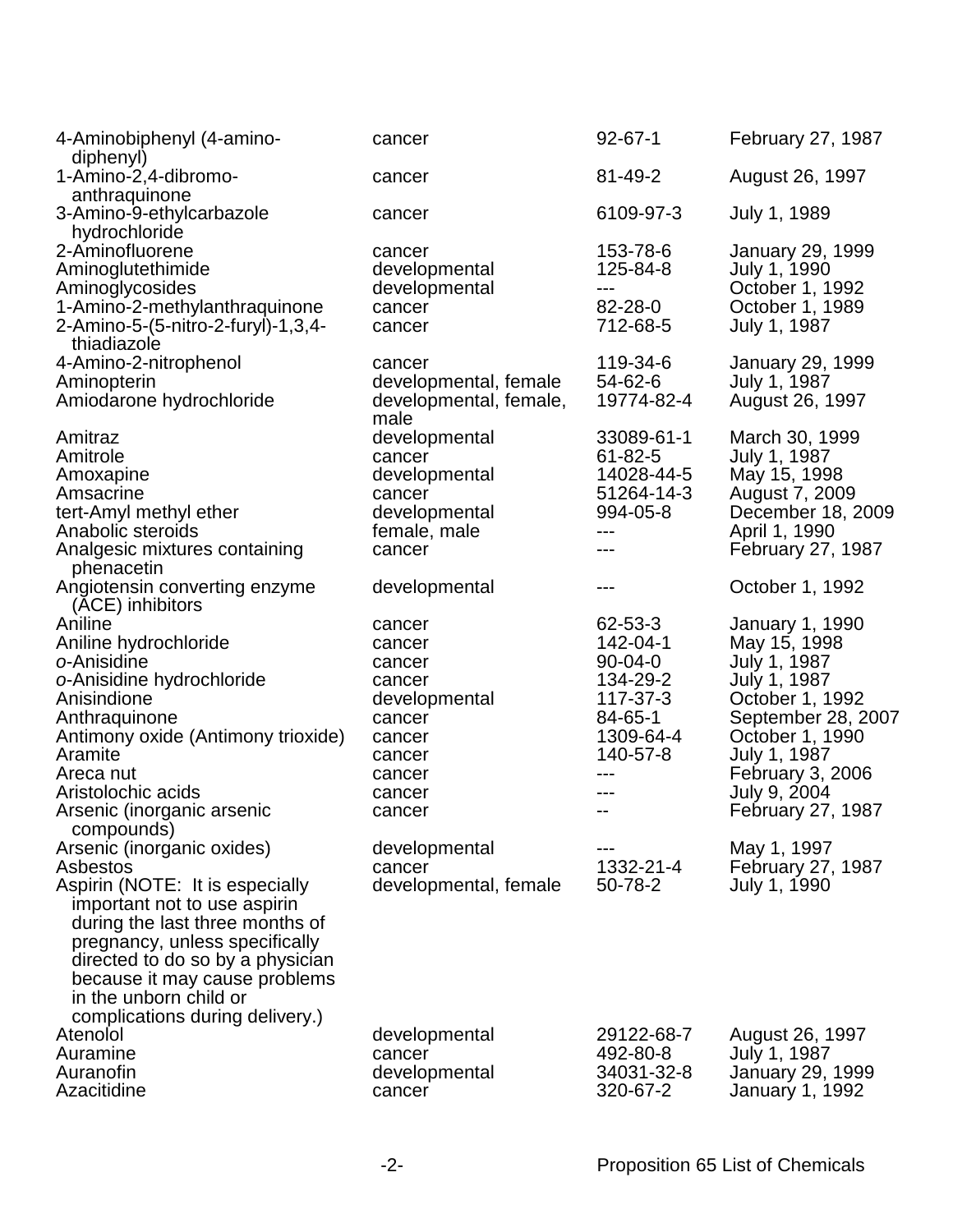| Azaserine<br>Azathioprine<br>Azathioprine<br>Azobenzene                                                                                                                                                                                                                                                                                                                                                                                                                                                                                                                | cancer<br>cancer<br>developmental<br>cancer                                                                                                                                                                                                                                              | 115-02-6<br>446-86-6<br>446-86-6<br>103-33-3                                                                                                                                                                                           | July 1, 1987<br>February 27, 1987<br>September 1, 1996<br>January 1, 1990                                                                                                                                                                                                                                                                                                                                                                 |
|------------------------------------------------------------------------------------------------------------------------------------------------------------------------------------------------------------------------------------------------------------------------------------------------------------------------------------------------------------------------------------------------------------------------------------------------------------------------------------------------------------------------------------------------------------------------|------------------------------------------------------------------------------------------------------------------------------------------------------------------------------------------------------------------------------------------------------------------------------------------|----------------------------------------------------------------------------------------------------------------------------------------------------------------------------------------------------------------------------------------|-------------------------------------------------------------------------------------------------------------------------------------------------------------------------------------------------------------------------------------------------------------------------------------------------------------------------------------------------------------------------------------------------------------------------------------------|
| <b>Barbiturates</b><br>Beclomethasone dipropionate<br>Benomyl<br>Benthiavalicarb-isopropyl<br>Benz[a]anthracene<br><b>Benzene</b><br><b>Benzene</b><br>Benzidine [and its salts]<br>Benzidine-based dyes<br><b>Benzodiazepines</b><br>Benzo[b]fluoranthene<br>Benzo[j]fluoranthene<br>Benzo[k]fluoranthene<br>Benzofuran<br>Benzo[a]pyrene<br><b>Benzotrichloride</b><br>Benzphetamine hydrochloride<br>Benzyl chloride<br>Benzyl violet 4B<br>Beryllium and beryllium compounds<br>Betel quid with tobacco<br>Betel quid without tobacco<br>2,2-Bis(bromomethyl)-1,3- | developmental<br>developmental<br>developmental, male<br>cancer<br>cancer<br>cancer<br>developmental, male<br>cancer<br>cancer<br>developmental<br>cancer<br>cancer<br>cancer<br>cancer<br>cancer<br>cancer<br>developmental<br>cancer<br>cancer<br>cancer<br>cancer<br>cancer<br>cancer | 5534-09-8<br>17804-35-2<br>177406-68-7<br>56-55-3<br>71-43-2<br>71-43-2<br>92-87-5<br>---<br>---<br>205-99-2<br>205-82-3<br>207-08-9<br>271-89-6<br>$50 - 32 - 8$<br>98-07-7<br>5411-22-3<br>100-44-7<br>1694-09-3<br>---<br>3296-90-0 | October 1, 1992<br>May 15, 1998<br>July 1, 1991<br>July 1, 2008<br>July 1, 1987<br>February 27, 1987<br>December 26, 1997<br><b>February 27, 1987</b><br>October 1, 1992<br>October 1, 1992<br>July 1, 1987<br>July 1, 1987<br>July 1, 1987<br>October 1, 1990<br>July 1, 1987<br>July 1, 1987<br>April 1, 1990<br><b>January 1, 1990</b><br>July 1, 1987<br>October 1, 1987<br>January 1, 1990<br><b>February 3, 2006</b><br>May 1, 1996 |
| propanediol<br>Bis(2-chloroethyl)ether<br>N, N-Bis(2-chloroethyl)-2-                                                                                                                                                                                                                                                                                                                                                                                                                                                                                                   | cancer<br>cancer                                                                                                                                                                                                                                                                         | $111 - 44 - 4$<br>494-03-1                                                                                                                                                                                                             | April 1, 1988<br><b>February 27, 1987</b>                                                                                                                                                                                                                                                                                                                                                                                                 |
| naphthylamine (Chlornapazine)<br>Bischloroethyl nitrosourea (BCNU)                                                                                                                                                                                                                                                                                                                                                                                                                                                                                                     | cancer                                                                                                                                                                                                                                                                                   | 154-93-8                                                                                                                                                                                                                               | July 1, 1987                                                                                                                                                                                                                                                                                                                                                                                                                              |
| (Carmustine)<br>Bischloroethyl nitrosourea (BCNU)<br>(Carmustine)                                                                                                                                                                                                                                                                                                                                                                                                                                                                                                      | developmental                                                                                                                                                                                                                                                                            | 154-93-8                                                                                                                                                                                                                               | July 1, 1990                                                                                                                                                                                                                                                                                                                                                                                                                              |
| Bis(chloromethyl) ether<br>Bis(2-chloro-1-methylethyl)ether,<br>technical grade                                                                                                                                                                                                                                                                                                                                                                                                                                                                                        | cancer<br>cancer                                                                                                                                                                                                                                                                         | 542-88-1                                                                                                                                                                                                                               | February 27, 1987<br>October 29, 1999                                                                                                                                                                                                                                                                                                                                                                                                     |
| Bitumens, extracts of steam-refined<br>and air refined                                                                                                                                                                                                                                                                                                                                                                                                                                                                                                                 | cancer                                                                                                                                                                                                                                                                                   |                                                                                                                                                                                                                                        | <b>January 1, 1990</b>                                                                                                                                                                                                                                                                                                                                                                                                                    |
| Bracken fern<br><b>Bromacil lithium salt</b><br><b>Bromacil lithium salt</b><br><b>Bromate</b><br>Bromochloroacetic acid<br><b>Bromodichloromethane</b><br><b>Bromoethane</b><br><b>Bromoform</b><br>1-Bromopropane (1-BP)                                                                                                                                                                                                                                                                                                                                             | cancer<br>developmental<br>male<br>cancer<br>cancer<br>cancer<br>cancer<br>cancer<br>developmental, female,<br>male                                                                                                                                                                      | 53404-19-6<br>53404-19-6<br>15541-45-4<br>5589-96-8<br>$75 - 27 - 4$<br>74-96-4<br>75-25-2<br>106-94-5                                                                                                                                 | January 1, 1990<br>May 18, 1999<br>January 17, 2003<br>May 31, 2002<br>April 6, 2010<br>January 1, 1990<br>December 22, 2000<br>April 1, 1991<br>December 7, 2004                                                                                                                                                                                                                                                                         |
| 2-Bromopropane (2-BP)                                                                                                                                                                                                                                                                                                                                                                                                                                                                                                                                                  | female, male                                                                                                                                                                                                                                                                             | 75-26-3                                                                                                                                                                                                                                | May 31, 2005                                                                                                                                                                                                                                                                                                                                                                                                                              |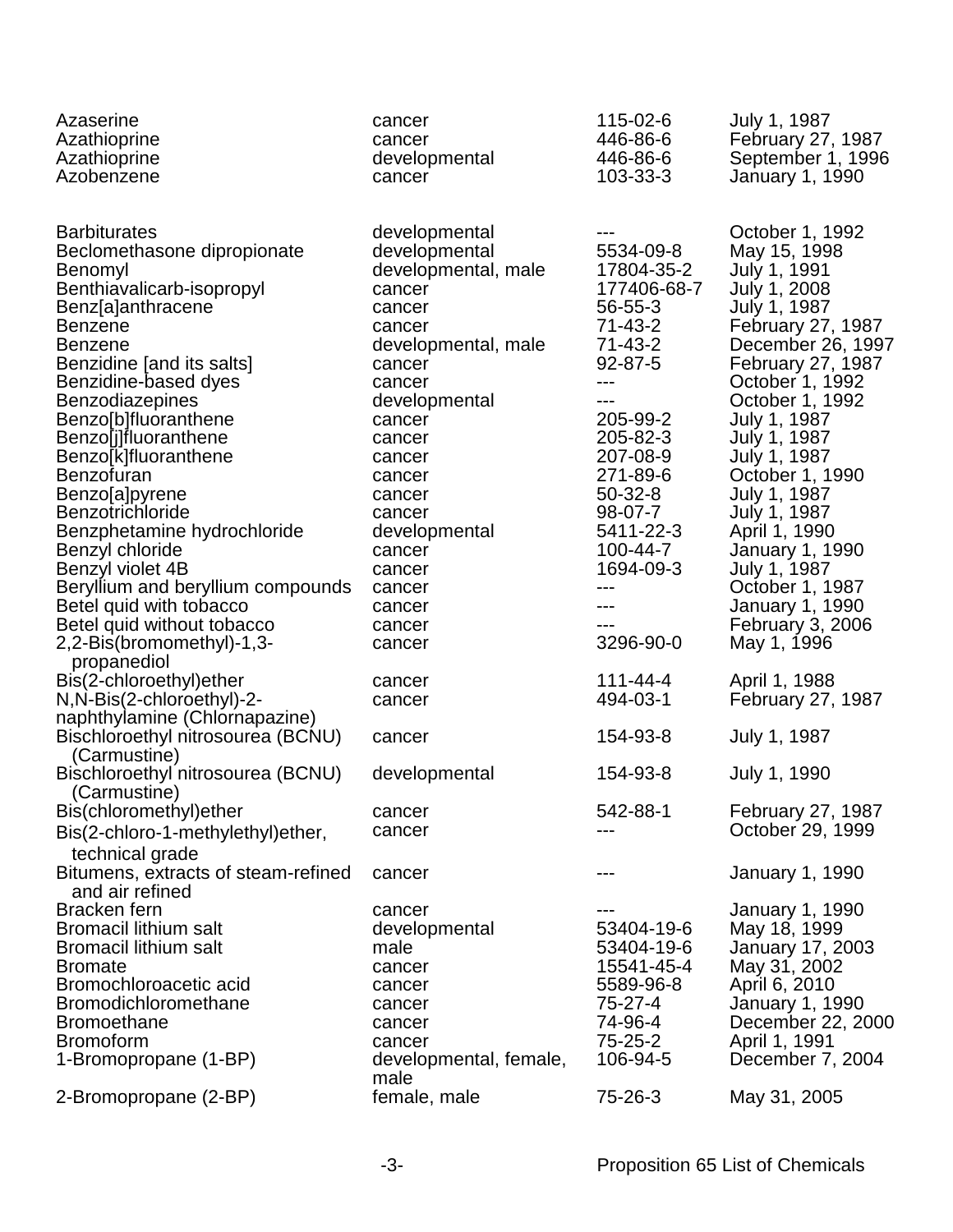| Bromoxynil<br>Bromoxynil octanoate<br><b>Butabarbital sodium</b><br>1,3-Butadiene<br>1,3-Butadiene                                                                                                                                                  | developmental<br>developmental<br>developmental<br>cancer<br>developmental, female,<br>male                                                                    | 1689-84-5<br>1689-99-2<br>143-81-7<br>106-99-0<br>106-99-0                                                                                  | October 1, 1990<br>May 18, 1999<br>October 1, 1992<br>April 1, 1988<br>April 16, 2004                                                                                                                                                 |
|-----------------------------------------------------------------------------------------------------------------------------------------------------------------------------------------------------------------------------------------------------|----------------------------------------------------------------------------------------------------------------------------------------------------------------|---------------------------------------------------------------------------------------------------------------------------------------------|---------------------------------------------------------------------------------------------------------------------------------------------------------------------------------------------------------------------------------------|
| 1,4-Butanediol dimethanesulfonate<br>(Busulfan)                                                                                                                                                                                                     | cancer                                                                                                                                                         | 55-98-1                                                                                                                                     | February 27, 1987                                                                                                                                                                                                                     |
| 1,4-Butanediol dimethanesulfonate<br>(Busulfan)                                                                                                                                                                                                     | developmental                                                                                                                                                  | $55 - 98 - 1$                                                                                                                               | <b>January 1, 1989</b>                                                                                                                                                                                                                |
| Butylated hydroxyanisole<br>Butyl benzyl phthalate (BBP)<br>n-Butyl glycidyl ether<br>beta-Butyrolactone                                                                                                                                            | cancer<br>developmental<br>male<br>cancer                                                                                                                      | 25013-16-5<br>85-68-7<br>2426-08-6<br>3068-88-0                                                                                             | <b>January 1, 1990</b><br>December 2, 2005<br>August 7, 2009<br>July 1, 1987                                                                                                                                                          |
| Cacodylic acid<br>Cadmium<br>Cadmium and cadmium<br>compounds                                                                                                                                                                                       | cancer<br>developmental, male<br>cancer                                                                                                                        | 75-60-5<br>---<br>---                                                                                                                       | May 1, 1996<br>May 1, 1997<br>October 1, 1987                                                                                                                                                                                         |
| Caffeic acid<br>Captafol<br>Captan<br>Carbamazepine<br>Carbaryl<br>Carbaryl<br>Carbazole<br>Carbon black (airborne, unbound                                                                                                                         | cancer<br>cancer<br>cancer<br>developmental<br>cancer<br>developmental, male<br>cancer<br>cancer                                                               | 331-39-5<br>2425-06-1<br>133-06-2<br>298-46-4<br>63-25-2<br>63-25-2<br>86-74-8<br>1333-86-4                                                 | October 1, 1994<br>October 1, 1988<br>January 1, 1990<br><b>January 29, 1999</b><br>February 5, 2010<br>August 7, 2009<br>May 1, 1996<br>February 21, 2003                                                                            |
| particles of respirable size)<br>Carbon disulfide                                                                                                                                                                                                   | developmental, female,<br>male                                                                                                                                 | $75-15-0$                                                                                                                                   | July 1, 1989                                                                                                                                                                                                                          |
| Carbon monoxide<br>Carbon tetrachloride<br>Carbon-black extracts<br>Carboplatin<br>N-Carboxymethyl-N-nitrosourea<br>Catechol<br>Ceramic fibers (airborne particles<br>of respirable size)                                                           | developmental<br>cancer<br>cancer<br>developmental<br>cancer<br>cancer<br>cancer                                                                               | 630-08-0<br>56-23-5<br>---<br>41575-94-4<br>60391-92-6<br>120-80-9                                                                          | July 1, 1989<br>October 1, 1987<br>January 1, 1990<br>July 1, 1990<br>January 25, 2002<br>July 15, 2003<br>July 1, 1990                                                                                                               |
| Certain combined chemotherapy<br>for lymphomas                                                                                                                                                                                                      | cancer                                                                                                                                                         |                                                                                                                                             | February 27, 1987                                                                                                                                                                                                                     |
| Chenodiol<br>Chlorambucil<br>Chlorambucil<br>Chloramphenicol<br>Chlorcyclizine hydrochloride<br>Chlordane<br>Chlordecone (Kepone)<br>Chlordecone (Kepone)<br>Chlordiazepoxide<br>Chlordiazepoxide hydrochloride<br>Chlordimeform<br>Chlorendic acid | developmental<br>cancer<br>developmental<br>cancer<br>developmental<br>cancer<br>cancer<br>developmental<br>developmental<br>developmental<br>cancer<br>cancer | 474-25-9<br>305-03-3<br>305-03-3<br>56-75-7<br>1620-21-9<br>57-74-9<br>143-50-0<br>143-50-0<br>58-25-3<br>438-41-5<br>6164-98-3<br>115-28-6 | April 1, 1990<br>February 27, 1987<br>January 1, 1989<br>October 1, 1989<br>July 1, 1987<br>July 1, 1988<br>January 1, 1988<br><b>January 1, 1989</b><br>January 1, 1992<br>January 1, 1992<br><b>January 1, 1989</b><br>July 1, 1989 |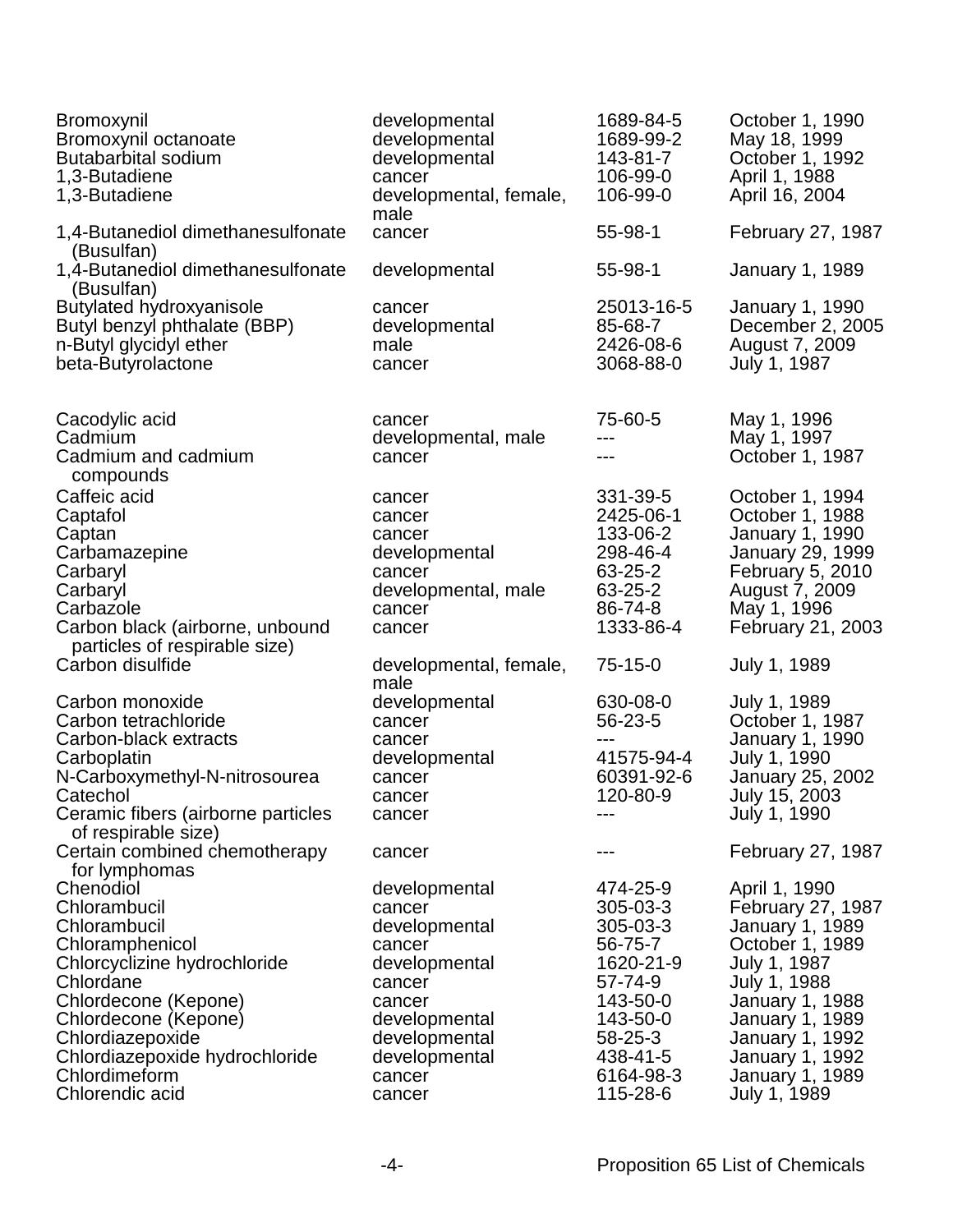| <b>Chlorinated paraffins (Average</b><br>chain length, C12; ap-<br>proximately 60 percent<br>chlorine by weight) | cancer                 | 108171-26-2 | July 1, 1989            |
|------------------------------------------------------------------------------------------------------------------|------------------------|-------------|-------------------------|
| p-Chloroaniline                                                                                                  | cancer                 | 106-47-8    | October 1, 1994         |
| p-Chloroaniline hydrochloride                                                                                    | cancer                 | 20265-96-7  | May 15, 1998            |
| Chlorodibromomethane                                                                                             | cancer                 | 124-48-1    | January 1, 1990         |
| Delisted October 29, 1999                                                                                        |                        |             |                         |
|                                                                                                                  |                        | 75-00-3     |                         |
| Chloroethane (Ethyl chloride)                                                                                    | cancer                 | 13010-47-4  | July 1, 1990            |
| 1-(2-Chloroethyl)-3-cyclohexyl-                                                                                  | cancer                 |             | <b>January 1, 1988</b>  |
| 1-nitrosourea (CCNU)                                                                                             |                        |             |                         |
| (Lomustine)                                                                                                      |                        |             |                         |
| 1-(2-Chloroethyl)-3-cyclohexyl-                                                                                  | developmental          | 13010-47-4  | July 1, 1990            |
| 1-nitrosourea (CCNU)                                                                                             |                        |             |                         |
| (Lomustine)                                                                                                      |                        |             |                         |
| 1-(2-Chloroethyl)-3-(4-methyl-                                                                                   | cancer                 | 13909-09-6  | October 1, 1988         |
| cyclohexyl) -1-nitrosourea                                                                                       |                        |             |                         |
| (Methyl-CCNU)                                                                                                    |                        |             |                         |
| Chloroform                                                                                                       | cancer                 | 67-66-3     | October 1, 1987         |
| Chloroform                                                                                                       | developmental          | 67-66-3     | August 7, 2009          |
| Chloromethyl methyl ether                                                                                        | cancer                 | 107-30-2    | February 27, 1987       |
| (technical grade)                                                                                                |                        |             |                         |
| 3-Chloro-2-methylpropene                                                                                         | cancer                 | 563-47-3    | July 1, 1989            |
| 1-Chloro-4-nitrobenzene                                                                                          | cancer                 | 100-00-5    | October 29, 1999        |
| 4-Chloro-o-phenylenediamine                                                                                      | cancer                 | 95-83-0     | <b>January 1, 1988</b>  |
| Chloroprene                                                                                                      | cancer                 | 126-99-8    | June 2, 2000            |
| 2-Chloropropionic acid                                                                                           | male                   | 598-78-7    | August 7, 2009          |
| Chlorothalonil                                                                                                   | cancer                 | 1897-45-6   | <b>January 1, 1989</b>  |
| p-Chloro-o-toluidine                                                                                             | cancer                 | 95-69-2     | <b>January 1, 1990</b>  |
| p-Chloro-o-toluidine, strong acid                                                                                | cancer                 | $---$       | May 15, 1998            |
| salts of                                                                                                         |                        |             |                         |
| 5-Chloro-o-toluidine and                                                                                         |                        |             |                         |
| its strong acid salts                                                                                            | cancer                 |             | October 24, 1997        |
| Chlorotrianisene                                                                                                 | cancer                 | 569-57-3    | September 1, 1996       |
| Chlorozotocin                                                                                                    | cancer                 | 54749-90-5  | January 1, 1992         |
| <b>Chlorsulfuron</b>                                                                                             | developmental, female, | 64902-72-3  | May 14, 1999            |
|                                                                                                                  | male                   |             |                         |
| Chromium (hexavalent compounds)                                                                                  | cancer                 | ---         | February 27, 1987       |
| Chromium (hexavalent compounds)                                                                                  | developmental female,  |             | December 19, 2008       |
|                                                                                                                  | male                   |             |                         |
| Chrysene                                                                                                         | cancer                 | 218-01-9    | January 1, 1990         |
| C.I. Acid Red 114                                                                                                | cancer                 | 6459-94-5   | July 1, 1992            |
| C.I. Basic Red 9                                                                                                 | cancer                 | 569-61-9    | July 1, 1989            |
| monohydrochloride                                                                                                |                        |             |                         |
| C.I. Direct Blue 15                                                                                              | cancer                 | 2429-74-5   | August 26, 1997         |
| C.I. Direct Blue 218                                                                                             | cancer                 | 28407-37-6  | August 26, 1997         |
| C.I. Solvent Yellow 14                                                                                           | cancer                 | 842-07-9    | May 15, 1998            |
| Ciclosporin (Cyclosporin A;                                                                                      | cancer                 | 59865-13-3  | January 1, 1992         |
| Cyclosporine)                                                                                                    |                        | 79217-60-0  |                         |
| Cidofovir                                                                                                        | cancer, developmental, | 113852-37-2 | <b>January 29, 1999</b> |
|                                                                                                                  | female, male           |             |                         |
| Cinnamyl anthranilate                                                                                            | cancer                 | 87-29-6     | July 1, 1989            |
| Cisplatin                                                                                                        | cancer                 | 15663-27-1  | October 1, 1988         |
|                                                                                                                  |                        |             |                         |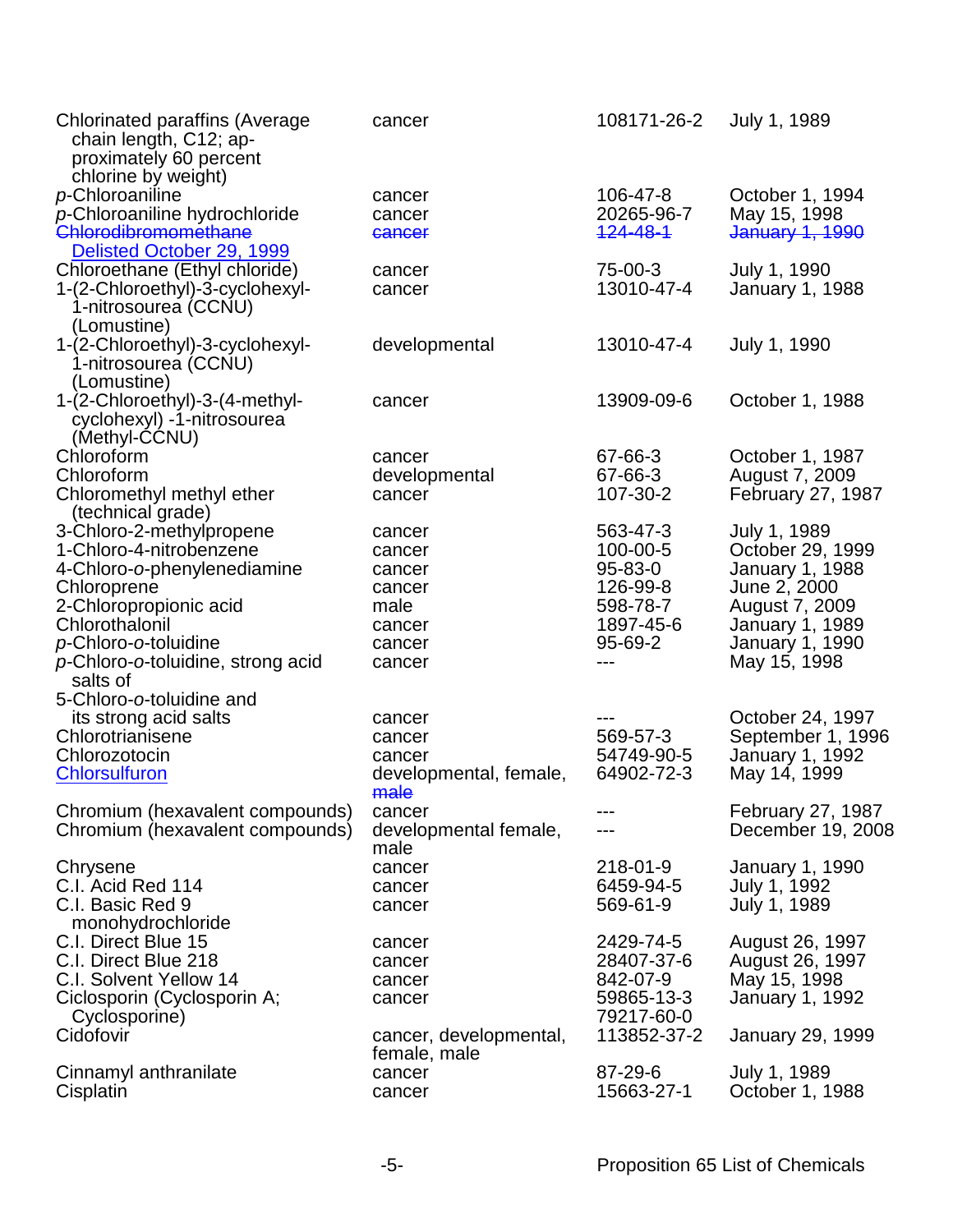| Citrus Red No. 2             | cancer                 | 6358-53-8     | October 1, 1989         |
|------------------------------|------------------------|---------------|-------------------------|
| Cladribine                   | developmental          | 4291-63-8     | September 1, 1996       |
| Clarithromycin               | developmental          | 81103-11-9    | May 1, 1997             |
| Clobetasol propionate        | developmental, female  | 25122-46-7    | May 15, 1998            |
| Clofibrate                   | cancer                 | 637-07-0      | September 1, 1996       |
| Clomiphene citrate           | developmental          | $50 - 41 - 9$ | April 1, 1990           |
| Clorazepate dipotassium      | developmental          | 57109-90-7    | October 1, 1992         |
| Cobalt metal powder          | cancer                 | 7440-48-4     | July 1, 1992            |
| Cobalt [II] oxide            | cancer                 | 1307-96-6     | July 1, 1992            |
| Cobalt sulfate               | cancer                 | 10124-43-3    | May 20, 2005            |
| Cobalt sulfate heptahydrate  | cancer                 | 10026-24-1    | June 2, 2000            |
| Cocaine                      | developmental, female  | 50-36-2       | July 1, 1989            |
| Codeine phosphate            | developmental          | 52-28-8       | May 15, 1998            |
| Coke oven emissions          | cancer                 | ---           |                         |
| Colchicine                   |                        | 64-86-8       | February 27, 1987       |
|                              | developmental, male    |               | October 1, 1992         |
| Conjugated estrogens         | cancer                 | ---           | February 27, 1987       |
| Conjugated estrogens         | developmental          | ---           | April 1, 1990           |
| Creosotes                    | cancer                 | ---           | October 1, 1988         |
| p-Cresidine                  | cancer                 | 120-71-8      | <b>January 1, 1988</b>  |
| Cumene                       | cancer                 | 98-82-8       | April 6, 2010           |
| Cupferron                    | cancer                 | 135-20-6      | <b>January 1, 1988</b>  |
| Cyanazine                    | developmental          | 21725-46-2    | April 1, 1990           |
| Cycasin                      | cancer                 | 14901-08-7    | <b>January 1, 1988</b>  |
| Cycloate                     | developmental          | 1134-23-2     | March 19, 1999          |
| <b>Cyclohexanol Delisted</b> | male                   | 408-93-0      | November 6, 1998        |
| January 25, 2002             |                        |               |                         |
| Cycloheximide                | developmental          | 66-81-9       | <b>January 1, 1989</b>  |
| Cyclophosphamide (anhydrous) | cancer                 | $50 - 18 - 0$ | February 27, 1987       |
| Cyclophosphamide (anhydrous) | developmental, female, | $50 - 18 - 0$ | <b>January 1, 1989</b>  |
|                              | male                   |               |                         |
| Cyclophosphamide (hydrated)  | cancer                 | 6055-19-2     | February 27, 1987       |
| Cyclophosphamide (hydrated)  | developmental, female, | 6055-19-2     | January 1, 1989         |
|                              | male                   |               |                         |
| Cyhexatin                    | developmental          | 13121-70-5    | January 1, 1989         |
| Cytarabine                   | developmental          | 147-94-4      | <b>January 1, 1989</b>  |
| Cytembena                    | cancer                 | 21739-91-3    | May 15, 1998            |
|                              |                        |               |                         |
|                              |                        |               |                         |
| D&C Orange No. 17            | cancer                 | 3468-63-1     | July 1, 1990            |
| D&C Red No. 8                | cancer                 | 2092-56-0     | October 1, 1990         |
| D&C Red No. 9                | cancer                 | 5160-02-1     | July 1, 1990            |
| D&C Red No. 19               | cancer                 | 81-88-9       | July 1, 1990            |
| Dacarbazine                  | cancer                 | 4342-03-4     | January 1, 1988         |
| Dacarbazine                  | developmental          | 4342-03-4     | <b>January 29, 1999</b> |
| Daminozide                   | cancer                 | 1596-84-5     | January 1, 1990         |
| Danazol                      | developmental          | 17230-88-5    | April 1, 1990           |
| Dantron (Chrysazin; 1,8-     | cancer                 | 117-10-2      | January 1, 1992         |
| Dihydroxy-anthraquinone)     |                        |               |                         |
| Daunomycin                   | cancer                 | 20830-81-3    | January 1, 1988         |
| Daunorubicin hydrochloride   | developmental          | 23541-50-6    | July 1, 1990            |
|                              | developmental, male    | 94-82-6       | June 18, 1999           |
| 2,4-D butyric acid           |                        |               |                         |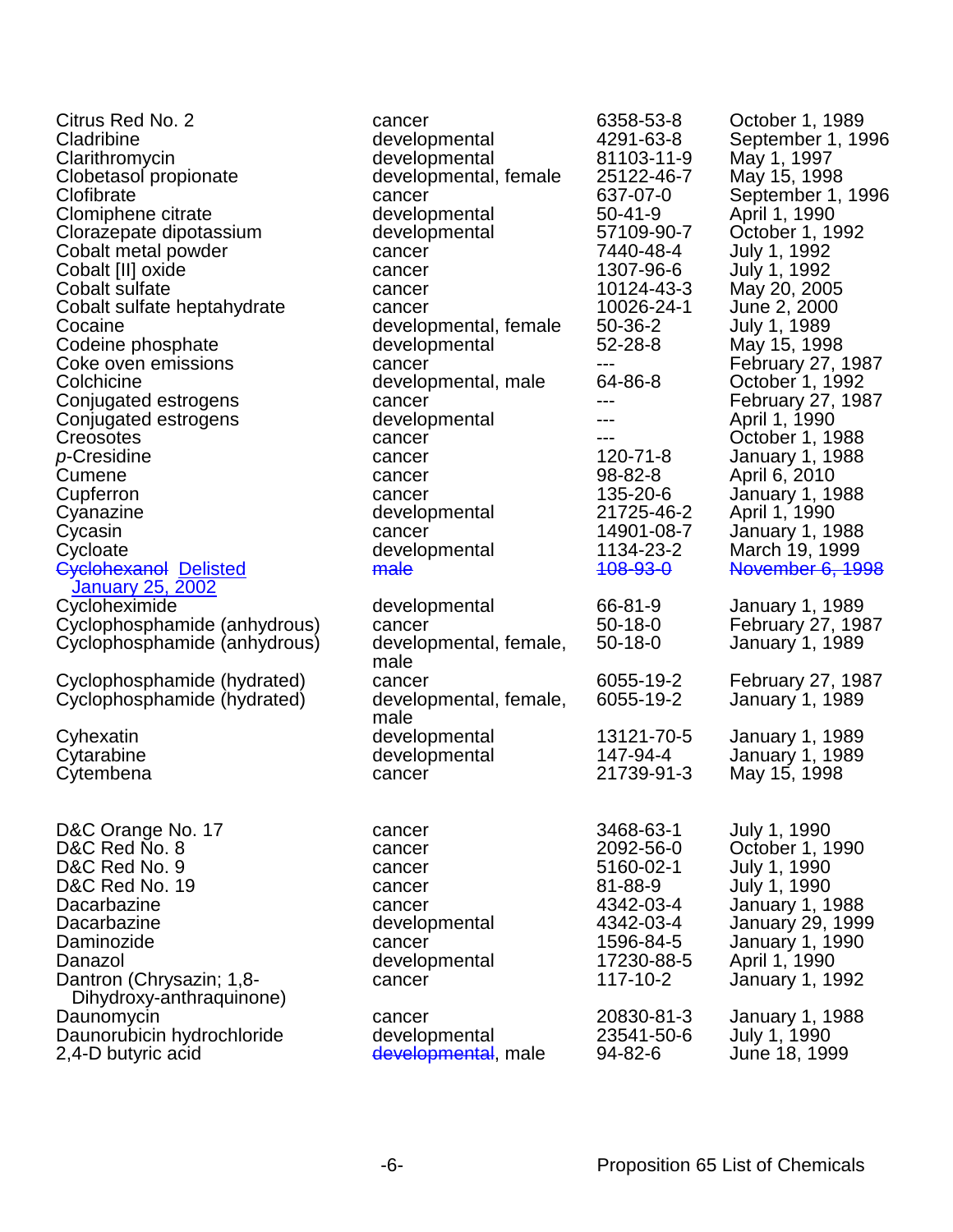| DDD (Dichlorodiphenyl-<br>dichloroethane)                                                                                              | cancer                                                | 72-54-8                                                    | <b>January 1, 1989</b>                                                                                   |
|----------------------------------------------------------------------------------------------------------------------------------------|-------------------------------------------------------|------------------------------------------------------------|----------------------------------------------------------------------------------------------------------|
| DDE (Dichlorodi-<br>phenyldichloroethylene)                                                                                            | cancer                                                | 72-55-9                                                    | <b>January 1, 1989</b>                                                                                   |
| DDT (Dichlorodi-<br>phenyltrichloroethane)                                                                                             | cancer                                                | 50-29-3                                                    | October 1, 1987                                                                                          |
| o,p'-DDT                                                                                                                               | developmental, female,<br>male                        | 789-02-6                                                   | May 15, 1998                                                                                             |
| p,p'-DDT                                                                                                                               | developmental, female,<br>male                        | 50-29-3                                                    | May 15, 1998                                                                                             |
| DDVP (Dichlorvos)<br>2,4-DP (dichloroprop)                                                                                             | cancer                                                | 62-73-7                                                    | <b>January 1, 1989</b>                                                                                   |
| Delisted January 25, 2002<br>N, N'-Diacetylbenzidine<br>2,4-Diaminoanisole<br>2,4-Diaminoanisole sulfate<br>4,4'-Diaminodiphenyl ether | developmental<br>cancer<br>cancer<br>cancer<br>cancer | 420-36-5<br>613-35-4<br>615-05-4<br>39156-41-7<br>101-80-4 | April 27, 1999<br>October 1, 1989<br>October 1, 1990<br><b>January 1, 1988</b><br><b>January 1, 1988</b> |
| $(4,4'-Oxydianiline)$<br>2,4-Diaminotoluene                                                                                            | cancer                                                | 95-80-7                                                    | <b>January 1, 1988</b>                                                                                   |
| Demeclocycline hydrochloride<br>(internal use)                                                                                         | developmental                                         | 64-73-3                                                    | <b>January 1, 1992</b>                                                                                   |
| Diaminotoluene (mixed)<br>Diazepam                                                                                                     | cancer<br>developmental                               | 439-14-5                                                   | <b>January 1, 1990</b><br><b>January 1, 1992</b>                                                         |
| Diazoaminobenzene<br>Diazoxide<br>Dibenz[a,h]acridine                                                                                  | cancer<br>developmental<br>cancer                     | 136-35-6<br>364-98-7<br>226-36-8                           | May 20, 2005<br>February 27, 2001<br><b>January 1, 1988</b>                                              |
| Dibenz[a,j]acridine<br>Dibenz[a,h]anthracene<br>7H-Dibenzo[c,g]carbazole                                                               | cancer<br>cancer<br>cancer                            | 224-42-0<br>53-70-3<br>194-59-2                            | <b>January 1, 1988</b><br><b>January 1, 1988</b><br><b>January 1, 1988</b>                               |
| Dibenzo[a,e]pyrene<br>Dibenzo[a,h]pyrene<br>Dibenzo[a,i]pyrene                                                                         | cancer<br>cancer<br>cancer                            | 192-65-4<br>189-64-0<br>189-55-9                           | <b>January 1, 1988</b><br><b>January 1, 1988</b><br><b>January 1, 1988</b>                               |
| Dibenzo[a,l]pyrene<br>Dibromoacetic acid                                                                                               | cancer<br>cancer                                      | 191-30-0<br>631-64-1                                       | <b>January 1, 1988</b><br>June 17, 2008                                                                  |
| 1,2-Dibromo-3-chloropropane<br>(DBCP)                                                                                                  | cancer                                                | $96 - 12 - 8$                                              | July 1, 1987                                                                                             |
| 1,2-Dibromo-3-chloropropane<br>(DBCP)                                                                                                  | male                                                  | $96 - 12 - 8$                                              | February 27, 1987                                                                                        |
| 2,3-Dibromo-1-propanol<br>Dichloroacetic acid<br>Dichloroacetic acid                                                                   | cancer<br>cancer<br>male                              | 96-13-9<br>79-43-6<br>79-43-6                              | October 1, 1994<br>May 1, 1996<br>August 7, 2009                                                         |
| p-Dichlorobenzene<br>3,3'-Dichlorobenzidine<br>3,3'-Dichlorobenzidine                                                                  | cancer<br>cancer<br>cancer                            | 106-46-7<br>$91 - 94 - 1$<br>612-83-9                      | <b>January 1, 1989</b><br>October 1, 1987<br>May 15, 1998                                                |
| dihydrochloride<br>1,1-Dichloro-2,2-bis(p-<br>chlorophenyl) ethylene (DDE)                                                             | developmental<br>male                                 | 72-55-9                                                    | March 30, 2010                                                                                           |
| 1,4-Dichloro-2-butene<br>3,3'-Dichloro-4,4'-diaminodiphenyl                                                                            | cancer<br>cancer                                      | 764-41-0<br>28434-86-8                                     | <b>January 1, 1990</b><br>January 1, 1988                                                                |
| ether<br>1,1-Dichloroethane                                                                                                            | cancer                                                | 75-34-3                                                    | January 1, 1990                                                                                          |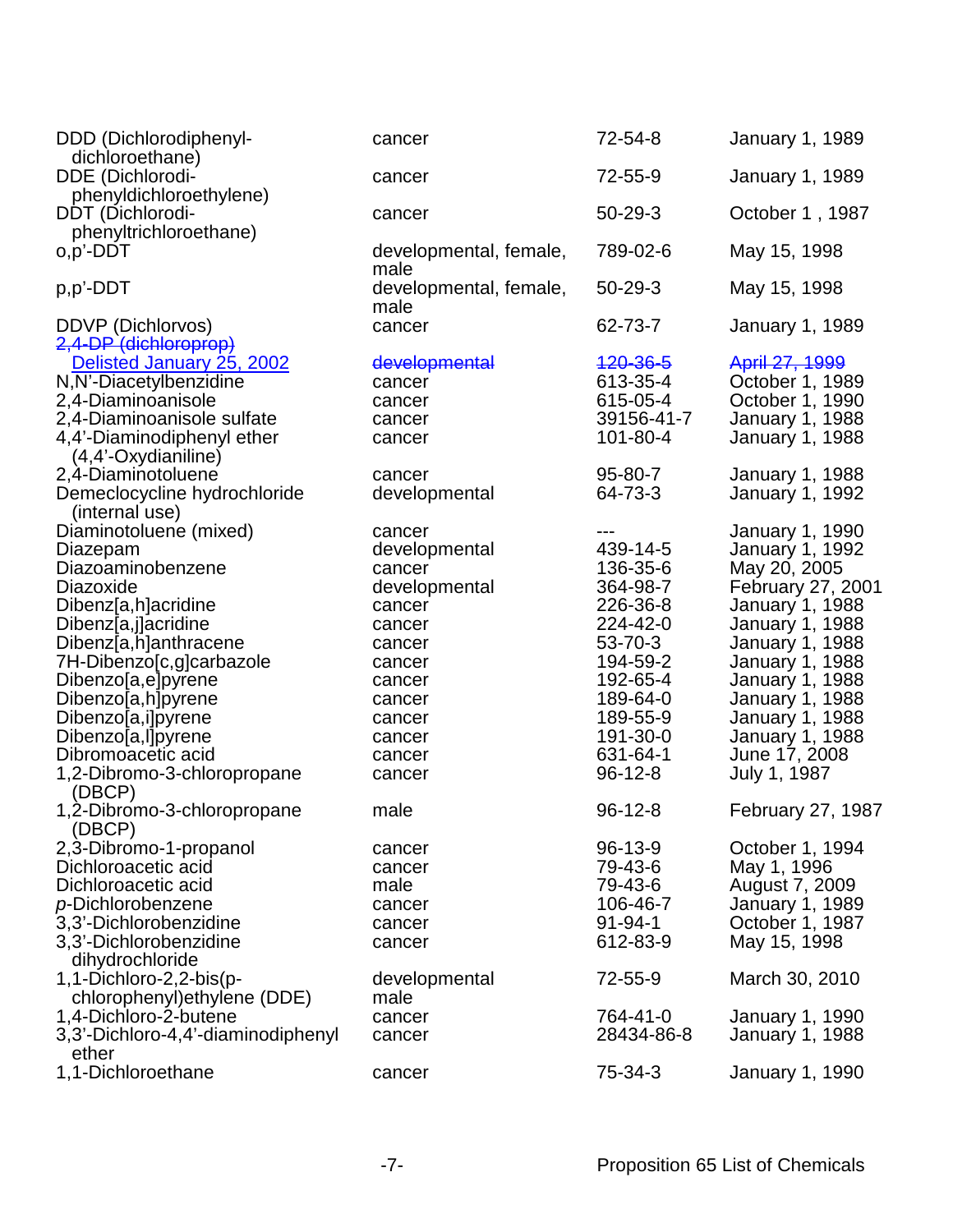| Dichloromethane (Methylene<br>chloride) | cancer                 | 75-09-2       | April 1, 1988           |
|-----------------------------------------|------------------------|---------------|-------------------------|
| Dichlorophene                           | developmental          | $97 - 23 - 4$ | April 27, 1999          |
| Dichlorphenamide                        | developmental          | 120-97-8      | February 27, 2001       |
| Diclofop-methyl                         | cancer                 | 51338-27-3    | April 6, 2010           |
| Diclofop methyl                         | developmental          | 51338-27-3    | March 5, 1999           |
| 1,2-Dichloropropane                     | cancer                 | 78-87-5       | <b>January 1, 1990</b>  |
| 1,3-Dichloropropene                     | cancer                 | 542-75-6      | <b>January 1, 1989</b>  |
| Dicumarol                               | developmental          | 66-76-2       | October 1, 1992         |
| <b>Dieldrin</b>                         | cancer                 | $60 - 57 - 1$ | July 1, 1988            |
| <b>Dienestrol</b>                       | cancer                 | 84-17-3       | <b>January 1, 1990</b>  |
| Diepoxybutane                           | cancer                 | 1464-53-5     | <b>January 1, 1988</b>  |
| Diesel engine exhaust                   | cancer                 |               | October 1, 1990         |
| Di(2-ethylhexyl)phthalate (DEHP)        | cancer                 | 117-81-7      | <b>January 1, 1988</b>  |
| Di(2-ethylhexyl)phthalate (DEHP)        | developmental, male    | 117-81-7      | October 24, 2003        |
| 1,2-Diethylhydrazine                    | cancer                 | 1615-80-1     | <b>January 1, 1988</b>  |
| Diethylstilbestrol (DES)                | cancer                 | $56 - 53 - 1$ | February 27, 1987       |
| Diethylstilbestrol (DES)                | developmental          | $56 - 53 - 1$ | July 1, 1987            |
| Diethyl sulfate                         | cancer                 | 64-67-5       | <b>January 1, 1988</b>  |
| <b>Diflunisal</b>                       | developmental, female  | 22494-42-4    | <b>January 29, 1999</b> |
| Diglycidyl ether                        | male                   | 2238-07-5     | August 7, 2009          |
| Diglycidyl resorcinol ether (DGRE)      | cancer                 | 101-90-6      | July 1, 1989            |
| Dihydroergotamine mesylate              | developmental          | 6190-39-2     | May 1, 1997             |
| Dihydrosafrole                          | cancer                 | 94-58-6       | <b>January 1, 1988</b>  |
| Di-n-butyl phthalate (DBP)              | developmental, female, | 84-74-2       | December 2, 2005        |
|                                         | male                   |               |                         |
| Di-n-hexyl phthalate (DnHP)             | female, male           | 84-75-3       | December 2, 2005        |
| Di-isodecyl phthalate (DIDP)            | developmental          | 68515-49-1/   | April 20, 2007          |
|                                         |                        | 26761-40-0    |                         |
| Diisopropyl sulfate                     | cancer                 | 2973-10-6     | April 1, 1993           |
| Diltiazem hydrochloride                 | developmental          | 33286-22-5    | February 27, 2001       |
| 3,3'-Dimethoxybenzidine                 | cancer                 | 119-90-4      | January 1, 1988         |
| (o-Dianisidine)                         |                        |               |                         |
| 3,3'-Dimethoxybenzidine                 | cancer                 | 20325-40-0    | October 1, 1990         |
| dihydrochloride                         |                        |               |                         |
| (o-Dianisidine dihydrochloride)         |                        |               |                         |
| 3,3'-Dimethoxybenzidine-based           | cancer                 |               | June 11, 2004           |
| dyes metabolized to 3,3'-               |                        |               |                         |
| dimethoxybenzidine                      |                        |               |                         |
| N, N-Dimethylacetamide                  | developmental          | 127-19-5      | May 21, 2010            |
| 4-Dimethylaminoazobenzene               | cancer                 | $60 - 11 - 7$ | <b>January 1, 1988</b>  |
| trans-2-[(Dimethylamino)methyl-         |                        |               |                         |
| imino]-5-[2-(5-nitro-2-furyl)vinyl]-    |                        |               |                         |
| 1,3,4-oxadiazole                        | cancer                 | 55738-54-0    | <b>January 1, 1988</b>  |
| 7,12-Dimethylbenz(a)anthracene          | cancer                 | 57-97-6       | <b>January 1, 1990</b>  |
| 3,3'-Dimethylbenzidine                  |                        |               |                         |
| (ortho-Tolidine)                        | cancer                 | 119-93-7      | <b>January 1, 1988</b>  |
| 3,3'-Dimethylbenzidine-based            | cancer                 |               | June 11, 2004           |
| dyes metabolized to 3,3'-               |                        |               |                         |
| dimethylbenzidine                       |                        |               |                         |
| 3,3'-Dimethylbenzidine                  |                        |               |                         |
| dihydrochloride                         | cancer                 | 612-82-8      | April 1, 1992           |
|                                         |                        |               |                         |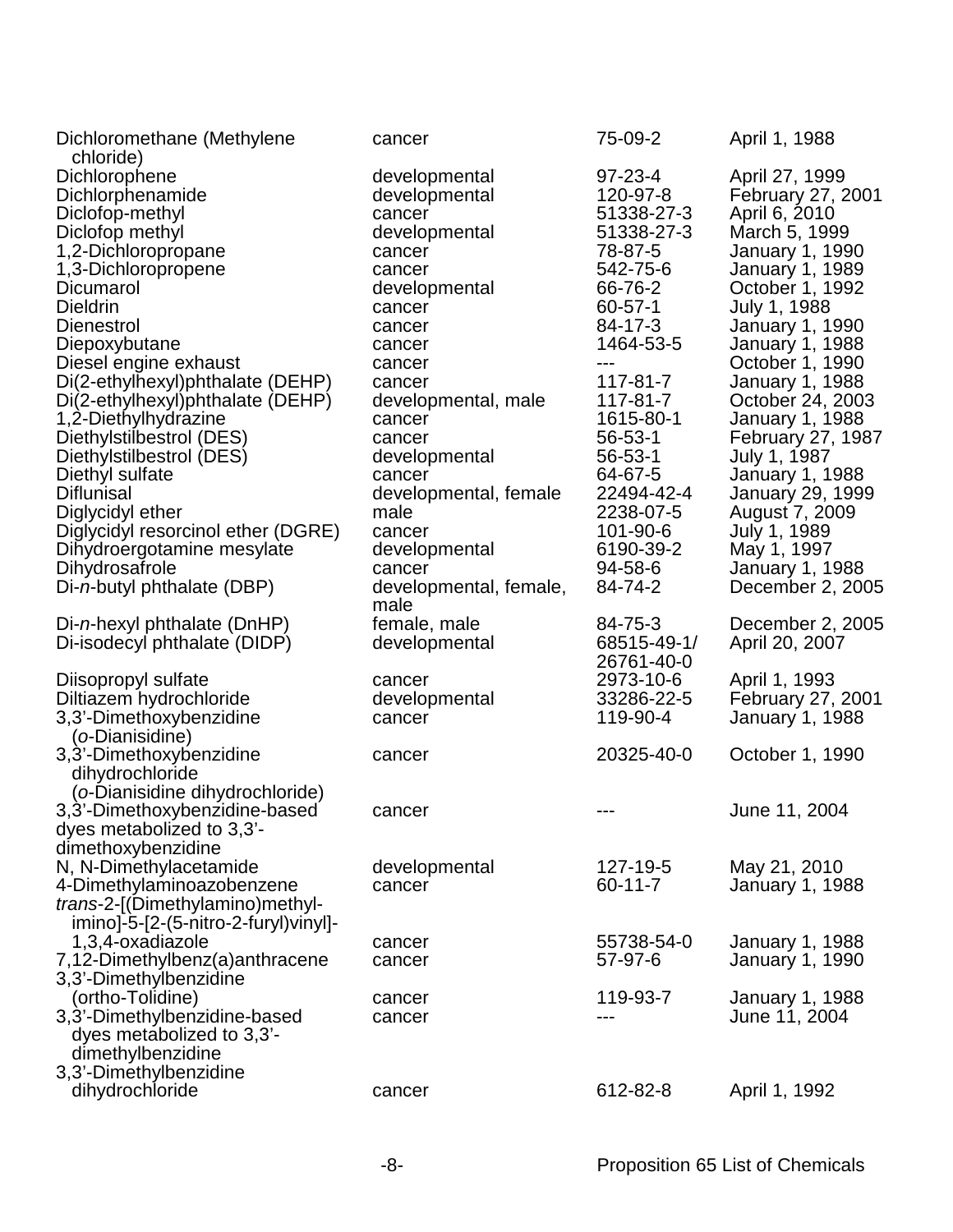| Dimethylcarbamoyl chloride<br>1,1-Dimethylhydrazine (UDMH)<br>1,2-Dimethylhydrazine<br>Dimethyl sulfate<br>Dimethylvinylchloride<br>m-Dinitrobenzene<br>o-Dinitrobenzene<br>p-Dinitrobenzene<br>3.7-Dinitrofluoranthene<br>3,9-Dinitrofluoranthene<br>1,6-Dinitropyrene<br>1,8-Dinitropyrene<br>Dinitrotoluene (technical grade)<br>Dinitrotoluene mixture, 2,4-/2,6-<br>2,4-Dinitrotoluene<br>2,4-Dinitrotoluene | cancer<br>cancer<br>cancer<br>cancer<br>cancer<br>male<br>male<br>male<br>cancer<br>cancer<br>cancer<br>cancer<br>female, male<br>cancer<br>cancer<br>male | 79-44-7<br>57-14-7<br>540-73-8<br>$77 - 78 - 1$<br>513-37-1<br>$99 - 65 - 0$<br>528-29-0<br>100-25-4<br>105735-71-5<br>22506-53-2<br>42397-64-8<br>42397-65-9<br>---<br>---<br>$121 - 14 - 2$<br>121-14-2 | <b>January 1, 1988</b><br>October 1, 1989<br>January 1, 1988<br>January 1, 1988<br>July 1, 1989<br>July 1, 1990<br>July 1, 1990<br>July 1, 1990<br>August 26, 1997<br>August 26, 1997<br>October 1, 1990<br>October 1, 1990<br>August 20, 1999<br>May 1, 1996<br>July 1, 1988<br>August 20, 1999 |
|-------------------------------------------------------------------------------------------------------------------------------------------------------------------------------------------------------------------------------------------------------------------------------------------------------------------------------------------------------------------------------------------------------------------|------------------------------------------------------------------------------------------------------------------------------------------------------------|-----------------------------------------------------------------------------------------------------------------------------------------------------------------------------------------------------------|--------------------------------------------------------------------------------------------------------------------------------------------------------------------------------------------------------------------------------------------------------------------------------------------------|
| 2,6-Dinitrotoluene                                                                                                                                                                                                                                                                                                                                                                                                | cancer                                                                                                                                                     | 606-20-2                                                                                                                                                                                                  | July 1, 1995                                                                                                                                                                                                                                                                                     |
| 2,6-Dinitrotoluene                                                                                                                                                                                                                                                                                                                                                                                                | male                                                                                                                                                       | 606-20-2                                                                                                                                                                                                  | August 20, 1999                                                                                                                                                                                                                                                                                  |
| Dinocap                                                                                                                                                                                                                                                                                                                                                                                                           | developmental                                                                                                                                              | 39300-45-3                                                                                                                                                                                                | April 1, 1990                                                                                                                                                                                                                                                                                    |
| <b>Dinoseb</b>                                                                                                                                                                                                                                                                                                                                                                                                    | developmental, male                                                                                                                                        | 88-85-7                                                                                                                                                                                                   | January 1, 1989                                                                                                                                                                                                                                                                                  |
| 1,4-Dioxane                                                                                                                                                                                                                                                                                                                                                                                                       | cancer                                                                                                                                                     | 123-91-1<br>57-41-0                                                                                                                                                                                       | January 1, 1988                                                                                                                                                                                                                                                                                  |
| Diphenylhydantoin (Phenytoin)<br>Diphenylhydantoin (Phenytoin)                                                                                                                                                                                                                                                                                                                                                    | cancer<br>developmental                                                                                                                                    | $57 - 41 - 0$                                                                                                                                                                                             | January 1, 1988<br>July 1, 1987                                                                                                                                                                                                                                                                  |
| Diphenylhydantoin (Phenytoin),                                                                                                                                                                                                                                                                                                                                                                                    | cancer                                                                                                                                                     | 630-93-3                                                                                                                                                                                                  | January 1, 1988                                                                                                                                                                                                                                                                                  |
| sodium salt                                                                                                                                                                                                                                                                                                                                                                                                       |                                                                                                                                                            |                                                                                                                                                                                                           |                                                                                                                                                                                                                                                                                                  |
| Di-n-propyl isocinchomeronate<br>(MGK Repellent 326)                                                                                                                                                                                                                                                                                                                                                              | cancer                                                                                                                                                     | 136-45-8                                                                                                                                                                                                  | May 1, 1996                                                                                                                                                                                                                                                                                      |
| Direct Black 38 (technical grade)                                                                                                                                                                                                                                                                                                                                                                                 | cancer                                                                                                                                                     | 1937-37-7                                                                                                                                                                                                 | <b>January 1, 1988</b>                                                                                                                                                                                                                                                                           |
| Direct Blue 6 (technical grade)                                                                                                                                                                                                                                                                                                                                                                                   | cancer                                                                                                                                                     | 2602-46-2                                                                                                                                                                                                 | January 1, 1988                                                                                                                                                                                                                                                                                  |
| Direct Brown 95 (technical grade)                                                                                                                                                                                                                                                                                                                                                                                 | cancer                                                                                                                                                     | 16071-86-6                                                                                                                                                                                                | October 1, 1988                                                                                                                                                                                                                                                                                  |
| Disodium cyanodithioimido-<br>carbonate                                                                                                                                                                                                                                                                                                                                                                           | developmental                                                                                                                                              | 138-93-2                                                                                                                                                                                                  | March 30, 1999                                                                                                                                                                                                                                                                                   |
| Disperse Blue 1                                                                                                                                                                                                                                                                                                                                                                                                   | cancer                                                                                                                                                     | 2475-45-8                                                                                                                                                                                                 | October 1, 1990                                                                                                                                                                                                                                                                                  |
| Diuron                                                                                                                                                                                                                                                                                                                                                                                                            | cancer                                                                                                                                                     | 330-54-1                                                                                                                                                                                                  | May 31, 2002                                                                                                                                                                                                                                                                                     |
| Doxorubicin hydrochloride                                                                                                                                                                                                                                                                                                                                                                                         | cancer                                                                                                                                                     | 25316-40-9                                                                                                                                                                                                | July 1, 1987                                                                                                                                                                                                                                                                                     |
| (Adriamycin)<br>Doxorubicin hydrochloride<br>(Adriamycin)                                                                                                                                                                                                                                                                                                                                                         | developmental, male                                                                                                                                        | 25316-40-9                                                                                                                                                                                                | <b>January 29, 1999</b>                                                                                                                                                                                                                                                                          |
| Doxycycline (internal use)                                                                                                                                                                                                                                                                                                                                                                                        | developmental                                                                                                                                              | 564-25-0                                                                                                                                                                                                  | July 1, 1990                                                                                                                                                                                                                                                                                     |
| Doxycycline calcium (internal use)                                                                                                                                                                                                                                                                                                                                                                                | developmental                                                                                                                                              | 94088-85-4                                                                                                                                                                                                | January 1, 1992                                                                                                                                                                                                                                                                                  |
| Doxycycline hyclate (internal use)                                                                                                                                                                                                                                                                                                                                                                                | developmental                                                                                                                                              | 24390-14-5                                                                                                                                                                                                | October 1, 1991                                                                                                                                                                                                                                                                                  |
| Doxycycline monohydrate<br>(internal use)                                                                                                                                                                                                                                                                                                                                                                         | developmental                                                                                                                                              | 17086-28-1                                                                                                                                                                                                | October 1, 1991                                                                                                                                                                                                                                                                                  |
|                                                                                                                                                                                                                                                                                                                                                                                                                   |                                                                                                                                                            |                                                                                                                                                                                                           |                                                                                                                                                                                                                                                                                                  |
| Endrin                                                                                                                                                                                                                                                                                                                                                                                                            | developmental                                                                                                                                              | 72-20-8                                                                                                                                                                                                   | May 15, 1998                                                                                                                                                                                                                                                                                     |
| Environmental tobacco smoke                                                                                                                                                                                                                                                                                                                                                                                       | developmental                                                                                                                                              |                                                                                                                                                                                                           | June 9, 2006                                                                                                                                                                                                                                                                                     |
| (ETS)<br>Epichlorohydrin                                                                                                                                                                                                                                                                                                                                                                                          | cancer                                                                                                                                                     | 106-89-8                                                                                                                                                                                                  | October 1, 1987                                                                                                                                                                                                                                                                                  |
| Epichlorohydrin                                                                                                                                                                                                                                                                                                                                                                                                   | male                                                                                                                                                       | 106-89-8                                                                                                                                                                                                  | September 1, 1996                                                                                                                                                                                                                                                                                |
| Ergotamine tartrate                                                                                                                                                                                                                                                                                                                                                                                               | developmental                                                                                                                                              | 379-79-3                                                                                                                                                                                                  | April 1, 1990                                                                                                                                                                                                                                                                                    |
| Erionite                                                                                                                                                                                                                                                                                                                                                                                                          | cancer                                                                                                                                                     | 12510-42-8/<br>66733-21-9                                                                                                                                                                                 | October 1, 1988                                                                                                                                                                                                                                                                                  |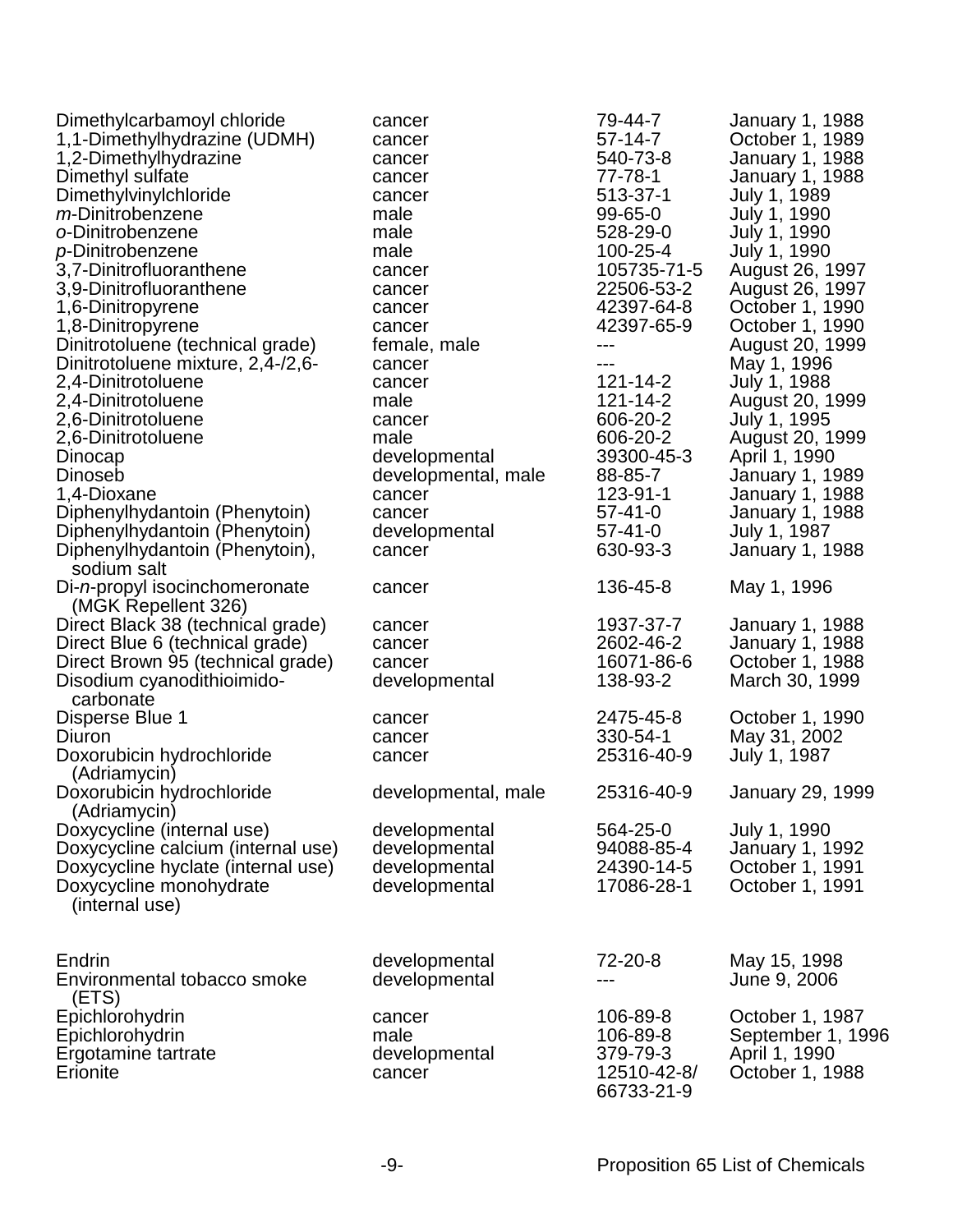| <b>Estradiol 17B</b>                 | cancer                | 50-28-2        | January 1, 1988        |
|--------------------------------------|-----------------------|----------------|------------------------|
| Estragole                            | cancer                | 140-67-0       | October 29, 1999       |
| Estrogens, steroidal                 | cancer                | ---            | August 19, 2005        |
| <b>Estrone</b>                       | cancer                | 53-16-7        | January 1, 1988        |
| Estropipate                          | cancer, developmental | 7280-37-7      | August 26, 1997        |
| Ethinylestradiol                     | cancer                | 57-63-6        | January 1, 1988        |
| Ethionamide                          | developmental         | 536-33-4       | August 26, 1997        |
| Ethoprop                             | cancer                | 13194-48-4     | February 27, 2001      |
| Ethyl acrylate                       | cancer                | 140-88-5       | July 1, 1989           |
| Ethyl alcohol in alcoholic beverages | developmental         | ---            | October 1, 1987        |
| Ethylbenzene                         | cancer                | $100 - 41 - 4$ | June 11, 2004          |
| Ethyl-tert-butyl ether               | male                  | 637-92-3       | December 18, 2009      |
| Ethyl dipropylthiocarbamate          | developmental         | 759-94-4       | April 27, 1999         |
| Ethyl-4,4'-dichlorobenzilate         | cancer                | 510-15-6       |                        |
|                                      |                       | 106-93-4       | January 1, 1990        |
| Ethylene dibromide                   | cancer                |                | July 1, 1987           |
| Ethylene dibromide                   | developmental, male   | 106-93-4       | May 15, 1998           |
| Ethylene dichloride (1,2-            | cancer                | 107-06-2       | October 1, 1987        |
| Dichloroethane)                      |                       |                |                        |
| Ethylene glycol monoethyl ether      | developmental, male   | 110-80-5       | January 1, 1989        |
| Ethylene glycol monoethyl            | developmental, male   | 111-15-9       | <b>January 1, 1993</b> |
| ether acetate                        |                       |                |                        |
| Ethylene glycol monomethyl ether     | developmental, male   | 109-86-4       | January 1, 1989        |
| Ethylene glycol monomethyl           | developmental, male   | 110-49-6       | <b>January 1, 1993</b> |
| ether acetate                        |                       |                |                        |
| Ethyleneimine                        | cancer                | 151-56-4       | <b>January 1, 1988</b> |
| Ethylene oxide                       | cancer                | 75-21-8        | July 1, 1987           |
| Ethylene oxide                       | female                | 75-21-8        | February 27, 1987      |
| Ethylene oxide                       | developmental, male   | 75-21-8        | August 7, 2009         |
| Ethylene thiourea                    | cancer                | 96-45-7        | January 1, 1988        |
| Ethylene thiourea                    | developmental         | 96-45-7        | January 1, 1993        |
| 2-Ethylhexanoic acid                 | developmental         | 149-57-5       | August 7, 2009         |
| Ethyl methanesulfonate               | cancer                | 62-50-0        | January 1, 1988        |
| Etodolac                             | developmental, female | 41340-25-4     | August 20, 1999        |
| Etoposide                            | developmental         | 33419-42-0     | July 1, 1990           |
| <b>Etretinate</b>                    | developmental         | 54350-48-0     | July 1, 1987           |
|                                      |                       |                |                        |
|                                      |                       |                |                        |
| Fenoxaprop ethyl                     | developmental         | 66441-23-4     | March 26, 1999         |
| Fenoxycarb                           | cancer                | 72490-01-8     | June 2, 2000           |
| Filgrastim                           | developmental         | 121181-53-1    | February 27, 2001      |
| Fluazifop butyl                      | developmental         | 69806-50-4     | November 6, 1998       |
| Flunisolide                          | developmental, female | 3385-03-3      | May 15, 1998           |
| Fluorouracil                         | developmental         | $51 - 21 - 8$  | January 1, 1989        |
| Fluoxymesterone                      | developmental         | 76-43-7        | April 1, 1990          |
| Flurazepam hydrochloride             | developmental         | 1172-18-5      | October 1, 1992        |
| Flurbiprofen                         | developmental, female | 5104-49-4      | August 20, 1999        |
| <b>Flutamide</b>                     | developmental         | 13311-84-7     |                        |
|                                      |                       |                | July 1, 1990           |
| Fluticasone propionate               | developmental         | 80474-14-2     | May 15, 1998           |
| Fluvalinate                          | developmental         | 69409-94-5     | November 6, 1998       |
| Folpet                               | cancer                | 133-07-3       | January 1, 1989        |
| Formaldehyde (gas)                   | cancer                | $50 - 00 - 0$  | January 1, 1988        |
| 2-(2-Formylhydrazino)-4-             | cancer                | 3570-75-0      | January 1, 1988        |
| (5-nitro-2-furyl)thiazole            |                       |                |                        |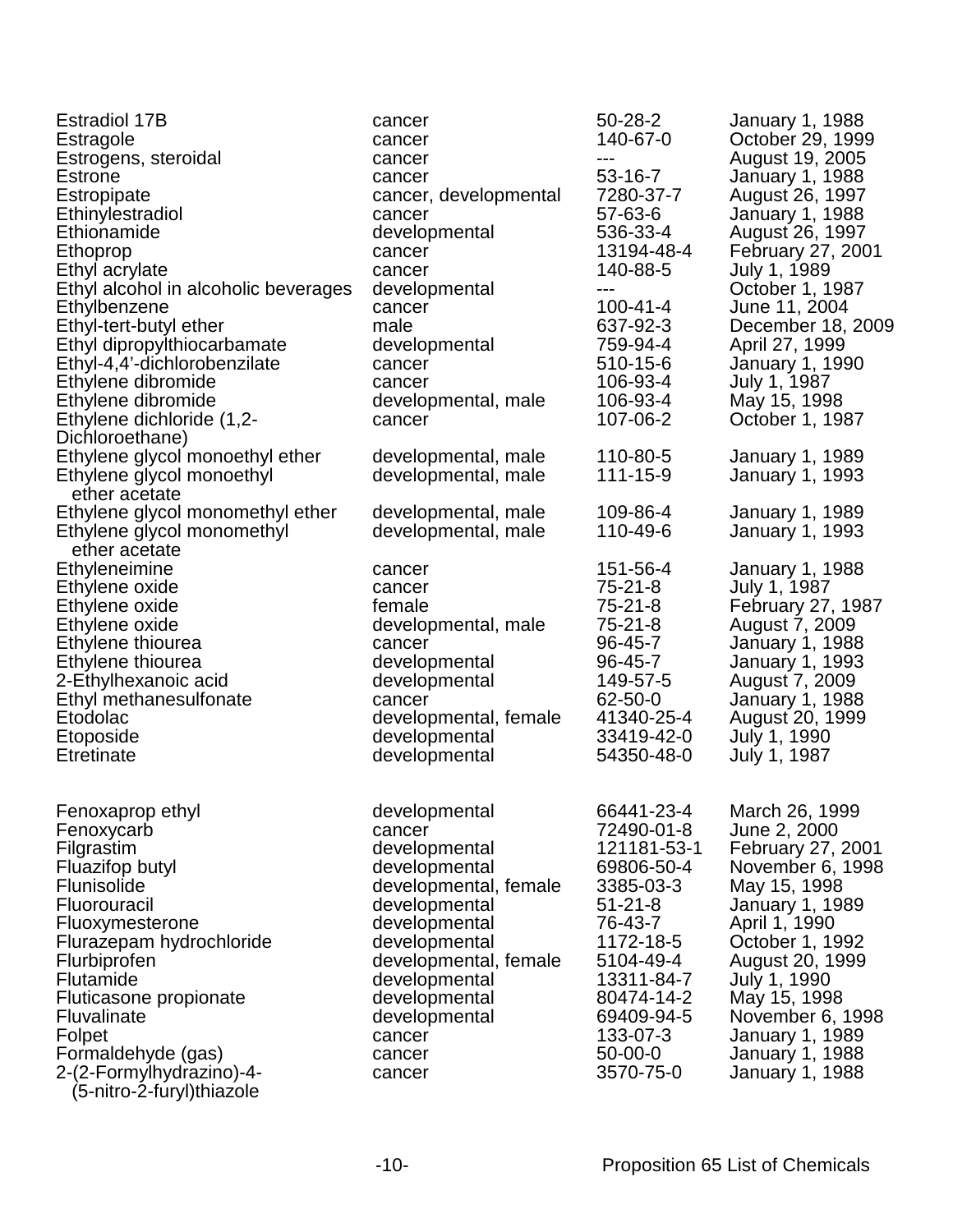| Fumonisin $B_1$<br>Furan<br>Furazolidone<br>Furmecyclox<br><b>Fusarin C</b>                                                                                                                                | cancer<br>cancer<br>cancer<br>cancer<br>cancer                                                                                    | 116355-83-0<br>110-00-9<br>67-45-8<br>60568-05-0<br>79748-81-5                                         | November 14, 2003<br>October 1, 1993<br>January 1, 1990<br><b>January 1, 1990</b><br>July 1, 1995                                                           |
|------------------------------------------------------------------------------------------------------------------------------------------------------------------------------------------------------------|-----------------------------------------------------------------------------------------------------------------------------------|--------------------------------------------------------------------------------------------------------|-------------------------------------------------------------------------------------------------------------------------------------------------------------|
| Gallium arsenide<br>Ganciclovir                                                                                                                                                                            | cancer<br>cancer, developmental,<br>male                                                                                          | 1303-00-0<br>82410-32-0                                                                                | August 1, 2008<br>August 26, 1997                                                                                                                           |
| Ganciclovir sodium<br>Gasoline engine exhaust<br>(condensates/extracts)                                                                                                                                    | developmental, male<br>cancer                                                                                                     | 107910-75-8                                                                                            | August 26, 1997<br>October 1, 1990                                                                                                                          |
| Gemfibrozil<br>Gemfibrozil<br>Glasswool fibers (airborne<br>particles of respirable size)                                                                                                                  | cancer<br>female, male<br>cancer                                                                                                  | 25812-30-0<br>25812-30-0<br>---                                                                        | December 22, 2000<br>August 20, 1999<br>July 1, 1990                                                                                                        |
| Glu-P-1 (2-Amino-6-methyldipyrido<br>$[1,2- a:3',2'-d]$ imidazole)                                                                                                                                         | cancer                                                                                                                            | 67730-11-4                                                                                             | <b>January 1, 1990</b>                                                                                                                                      |
| Glu-P-2 (2-Aminodipyrido<br>$[1,2-a:3',2'-d]$ imidazole)                                                                                                                                                   | cancer                                                                                                                            | 67730-10-3                                                                                             | <b>January 1, 1990</b>                                                                                                                                      |
| Glycidaldehyde<br>Glycidol<br>Goserelin acetate                                                                                                                                                            | cancer<br>cancer<br>developmental, female,<br>male                                                                                | 765-34-4<br>556-52-5<br>65807-02-5                                                                     | <b>January 1, 1988</b><br>July 1, 1990<br>August 26, 1997                                                                                                   |
| Griseofulvin<br>Gyromitrin (Acetaldehyde<br>methylformylhydrazone)                                                                                                                                         | cancer<br>cancer                                                                                                                  | 126-07-8<br>16568-02-8                                                                                 | <b>January 1, 1990</b><br><b>January 1, 1988</b>                                                                                                            |
| Halazepam<br>Halobetasol propionate<br>Haloperidol<br>Halothane<br>HC Blue 1<br>Heptachlor<br>Heptachlor<br>Heptachlor epoxide<br>Herbal remedies containing<br>plant species of the<br>genus Aristolochia | developmental<br>developmental<br>developmental, female<br>developmental<br>cancer<br>cancer<br>developmental<br>cancer<br>cancer | 23092-17-3<br>66852-54-8<br>52-86-8<br>151-67-7<br>2784-94-3<br>76-44-8<br>76-44-8<br>1024-57-3<br>--- | July 1, 1990<br>August 20, 1999<br>January 29, 1999<br>September 1, 1996<br>July 1, 1989<br>July 1, 1988<br>August 20, 1999<br>July 1, 1988<br>July 9, 2004 |
| Hexachlorobenzene<br>Hexachlorobenzene<br>Hexachlorocyclohexane<br>(technical grade)                                                                                                                       | cancer<br>developmental<br>cancer                                                                                                 | 118-74-1<br>118-74-1<br>---                                                                            | October 1, 1987<br>January 1, 1989<br>October 1, 1987                                                                                                       |
| Hexachlorodibenzodioxin<br>Hexachloroethane<br>2,4-Hexadienal (89% trans, trans<br>isomer; 11% cis, trans isomer)                                                                                          | cancer<br>cancer<br>cancer                                                                                                        | 34465-46-8<br>67-72-1<br>---                                                                           | April 1, 1988<br>July 1, 1990<br>March 4, 2005                                                                                                              |
| Hexafluoroacetone<br>Hexamethylphosphoramide<br>Hexamethylphosphoramide<br>Histrelin acetate                                                                                                               | male<br>cancer<br>male<br>developmental                                                                                           | 684-16-2<br>680-31-9<br>680-31-9<br>---                                                                | August 1, 2008<br>January 1, 1988<br>October 1, 1994<br>May 15, 1998                                                                                        |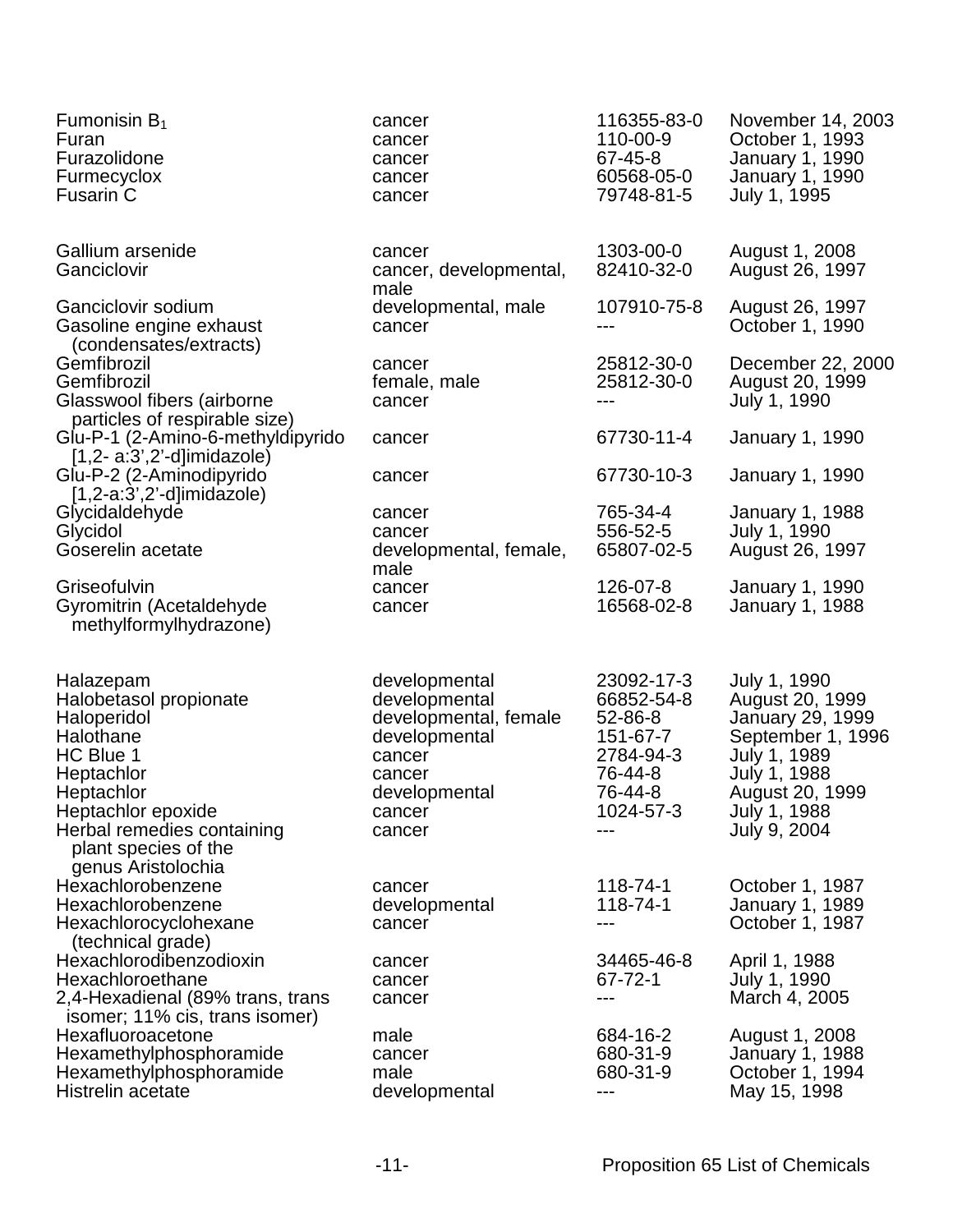| Hydramethylnon<br>Hydrazine<br>Hydrazine sulfate<br>Hydrazobenzene (1,2-<br>Diphenylhydrazine)                                                                   | developmental, male<br>cancer<br>cancer<br>cancer                                           | 67485-29-4<br>$302 - 01 - 2$<br>10034-93-2<br>122-66-7                        | March 5, 1999<br><b>January 1, 1988</b><br>January 1, 1988<br><b>January 1, 1988</b>                                       |
|------------------------------------------------------------------------------------------------------------------------------------------------------------------|---------------------------------------------------------------------------------------------|-------------------------------------------------------------------------------|----------------------------------------------------------------------------------------------------------------------------|
| 1-Hydroxyanthraquinone<br>Hydroxyurea                                                                                                                            | cancer<br>developmental                                                                     | 129-43-1<br>127-07-1                                                          | May 27, 2005<br>May 1, 1997                                                                                                |
| Idarubicin hydrochloride<br><b>Ifosfamide</b><br>lodine-131<br>Indeno[1,2,3-cd]pyrene<br>Indium phosphide<br>IQ (2-Amino-3-methylimidazo<br>$[4,5-f]$ quinoline) | developmental, male<br>developmental<br>developmental<br>cancer<br>cancer<br>cancer         | 57852-57-0<br>3778-73-2<br>10043-66-0<br>193-39-5<br>22398-80-7<br>76180-96-6 | August 20, 1999<br>July 1, 1990<br><b>January 1, 1989</b><br>January 1, 1988<br>February 27, 2001<br>April 1, 1990         |
| Iprodione<br>Iprovalicarb                                                                                                                                        | cancer<br>cancer                                                                            | 36734-19-7<br>140923-17-7<br>140923-25-7                                      | May 1, 1996<br>June 1, 2007                                                                                                |
| Iron dextran complex<br><b>Isobutyl nitrite</b><br><b>Isoprene</b><br><b>Isosafrole Delisted</b><br>December 8, 2006                                             | cancer<br>cancer<br>cancer<br>cancer                                                        | 9004-66-4<br>542-56-3<br>78-79-5<br>120-58-1                                  | <b>January 1, 1988</b><br>May 1, 1996<br>May 1, 1996<br>October 1, 1989                                                    |
| <b>Isotretinoin</b><br>Isoxaflutole                                                                                                                              | developmental<br>cancer                                                                     | 4759-48-2<br>141112-29-0                                                      | July 1, 1987<br>December 22, 2000                                                                                          |
| Lactofen<br>Lasiocarpine<br>Lead                                                                                                                                 | cancer<br>cancer<br>developmental, female,<br>male                                          | 77501-63-4<br>303-34-4<br>---                                                 | <b>January 1, 1989</b><br>April 1, 1988<br>February 27, 1987                                                               |
| Lead and lead compounds<br>Lead acetate<br>Lead phosphate<br>Lead subacetate<br>Leuprolide acetate                                                               | cancer<br>cancer<br>cancer<br>cancer<br>developmental, female,                              | ---<br>301-04-2<br>7446-27-7<br>1335-32-6<br>74381-53-6                       | October 1, 1992<br>January 1, 1988<br>April 1, 1988<br>October 1, 1989<br>August 26, 1997                                  |
| Levodopa<br>Levonorgestrel implants<br>Lindane and other hexachloro-                                                                                             | male<br>developmental<br>female<br>cancer                                                   | 59-92-7<br>797-63-7<br>---                                                    | <b>January 29, 1999</b><br>May 15, 1998<br>October 1, 1989                                                                 |
| cyclohexane isomers<br>Linuron<br>Lithium carbonate<br>Lithium citrate<br>Lorazepam<br>Lovastatin<br>Lynestrenol                                                 | developmental<br>developmental<br>developmental<br>developmental<br>developmental<br>cancer | 330-55-2<br>554-13-2<br>919-16-4<br>846-49-1<br>75330-75-5<br>52-76-6         | March 19, 1999<br><b>January 1, 1991</b><br><b>January 1, 1991</b><br>July 1, 1990<br>October 1, 1992<br>February 27, 2001 |
| Mancozeb<br>Maneb<br>Marijuana smoke                                                                                                                             | cancer<br>cancer<br>cancer                                                                  | 8018-01-7<br>12427-38-2<br>---                                                | January 1, 1990<br>January 1, 1990<br>June 19, 2009                                                                        |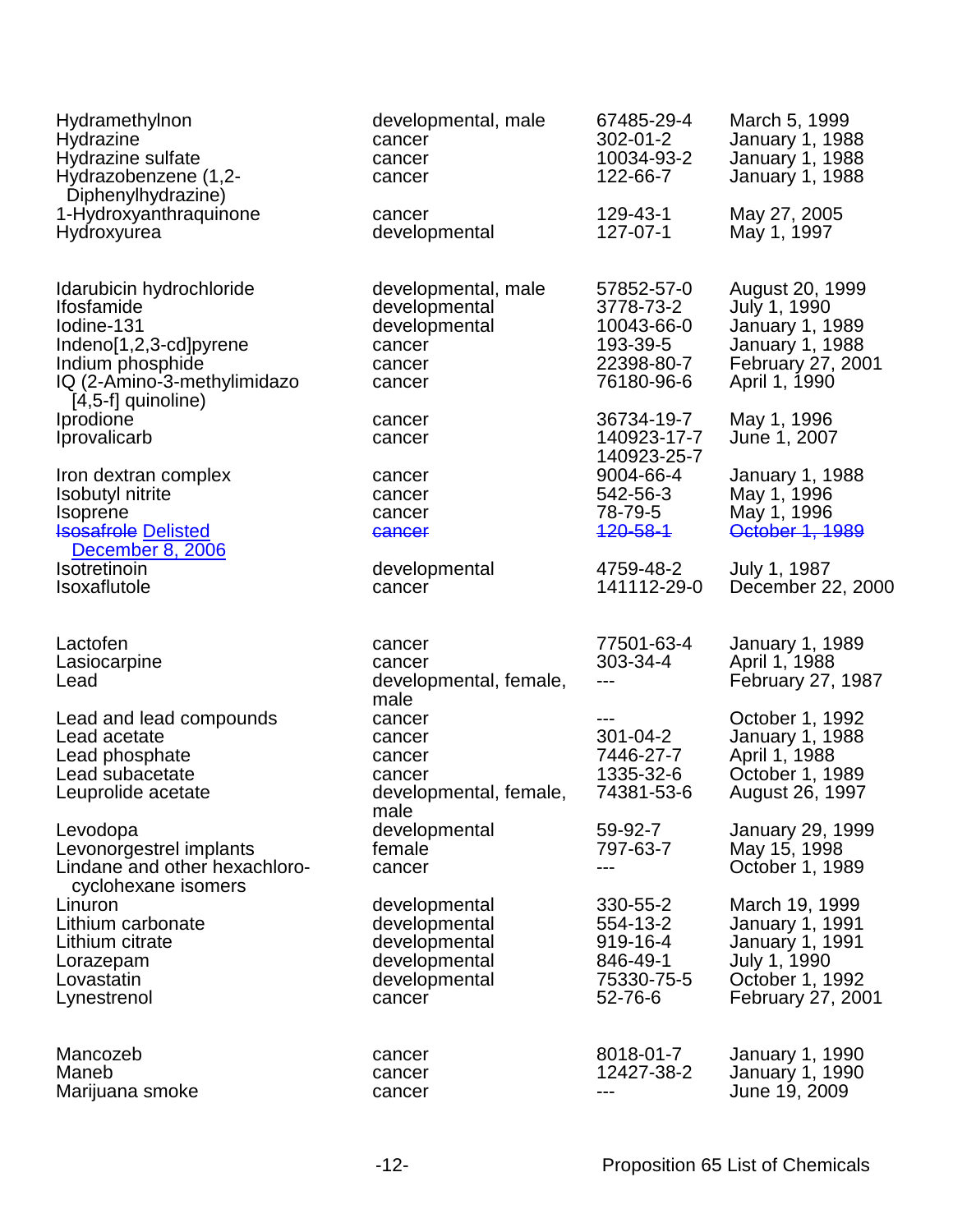| Me-A-alpha-C (2-Amino-3-methyl-<br>9H-pyrido[2,3-b]indole) | cancer        | 68006-83-7     | January 1, 1990                          |
|------------------------------------------------------------|---------------|----------------|------------------------------------------|
| Mebendazole                                                | developmental | 31431-39-7     | August 20, 1999                          |
| Medroxyprogesterone acetate                                | cancer        | 71-58-9        | January 1, 1990                          |
| Medroxyprogesterone acetate                                | developmental | 71-58-9        | April 1, 1990                            |
| Megestrol acetate                                          | developmental | 595-33-5       | <b>January 1, 1991</b>                   |
| MeIQ (2-Amino-3,4-dimethyl-                                | cancer        | 77094-11-2     | October 1, 1994                          |
| imidazo[4,5-f]quinoline)                                   |               |                |                                          |
| MeIQx (2-Amino-3,8-dimethyl-                               | cancer        | 77500-04-0     | October 1, 1994                          |
| imidazo[4,5-f]quinoxaline)                                 |               |                |                                          |
| Melphalan                                                  | cancer        | 148-82-3       | <b>February 27, 1987</b><br>July 1, 1990 |
| Melphalan                                                  | developmental | 148-82-3       |                                          |
| <b>Menotropins</b>                                         | developmental | 9002-68-0      | April 1, 1990                            |
| Mepanipyrim                                                | cancer        | 110235-47-7    | July 1, 2008                             |
| Meprobamate                                                | developmental | 57-53-4        | January 1, 1992                          |
| Mercaptopurine                                             | developmental | 6112-76-1      | July 1, 1990                             |
| Mercury and mercury compounds                              | developmental | ---            | July 1, 1990                             |
| Merphalan                                                  | cancer        | 531-76-0       | April 1, 1988                            |
| Mestranol                                                  | cancer        | 72-33-3        | April 1, 1988                            |
| Methacycline hydrochloride                                 | developmental | 3963-95-9      | January 1, 1991                          |
| Metham sodium                                              | cancer        | 137-42-8       | November 6, 1998                         |
| Metham sodium                                              | developmental | 137-42-8       | May 15, 1998                             |
| Methazole                                                  | developmental | 20354-26-1     | December 1, 1999                         |
| Methimazole                                                | developmental | 60-56-0        | July 1, 1990                             |
| Methotrexate                                               | developmental | 59-05-2        | <b>January 1, 1989</b>                   |
| Methotrexate sodium                                        | developmental | 15475-56-6     | April 1, 1990                            |
| 5-Methoxypsoralen with                                     | cancer        | 484-20-8       | October 1, 1988                          |
| ultraviolet A therapy                                      |               |                |                                          |
| 8-Methoxypsoralen with                                     | cancer        | 298-81-7       | February 27, 1987                        |
| ultraviolet A therapy                                      |               |                |                                          |
| 2-Methylaziridine (Propyleneimine)                         | cancer        | 75-55-8        | January 1, 1988                          |
| Methylazoxymethanol                                        | cancer        | 590-96-5       | April 1, 1988                            |
| Methylazoxymethanol acetate                                | cancer        | 592-62-1       | April 1, 1988                            |
| Methyl bromide, as a sructural                             | developmental | 74-83-9        | January 1, 1993                          |
| fumigant                                                   |               |                |                                          |
| Methyl carbamate                                           | cancer        | 598-55-0       | May 15, 1998                             |
| Methyl chloride                                            | developmental | 74-87-3        | March 10, 2000                           |
| Methyl chloride                                            | male          | 74-87-3        | August 7, 2009                           |
| 3-Methylcholanthrene                                       | cancer        | 56-49-5        | January 1, 1990                          |
| 5-Methylchrysene                                           | cancer        | 3697-24-3      | April 1, 1988                            |
| 4,4'-Methylene bis(2-chloroaniline)                        | cancer        | $101 - 14 - 4$ | July 1, 1987                             |
| 4,4'-Methylene bis(N,N-dimethyl)                           | cancer        | $101 - 61 - 1$ | October 1, 1989                          |
| benzenamine                                                |               |                |                                          |
| 4,4'-Methylene bis(2-methylaniline)                        | cancer        | 838-88-0       | April 1, 1988                            |
| 4,4'-Methylenedianiline                                    |               | 101-77-9       |                                          |
| 4,4'-Methylenedianiline                                    | cancer        | 13552-44-8     | January 1, 1988                          |
|                                                            | cancer        |                | January 1, 1988                          |
| dihydrochloride                                            |               |                |                                          |
| Methyleugenol                                              | cancer        | $93 - 15 - 2$  | November 16, 2001                        |
| Methylhydrazine and its salts                              | cancer        | ---            | July 1, 1992                             |
| Methyl iodide                                              | cancer        | 74-88-4        | April 1, 1988                            |
| Methyl mercury                                             | developmental | ---            | July 1, 1987                             |
| Methylmercury compounds                                    | cancer        |                | May 1, 1996                              |
| Methyl methanesulfonate                                    | cancer        | 66-27-3        | April 1, 1988                            |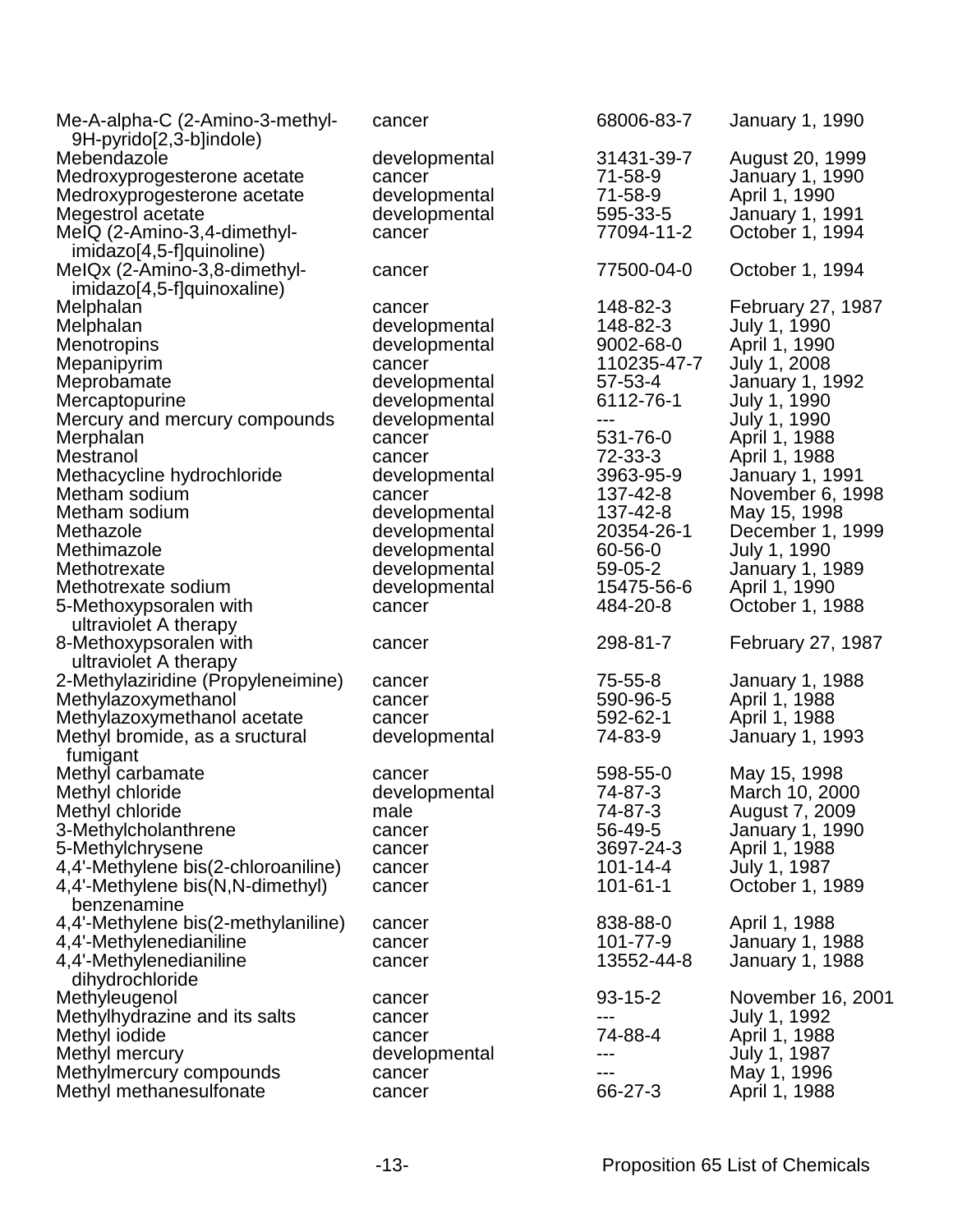| Methyl n-butyl ketone<br>2-Methyl-1-nitroanthraquinone<br>(of uncertain purity)                                                                                                                                                                                                                                         | male<br>cancer                                                                                                                                                                                  | 591-78-6<br>129-15-7                                                                                                                                                                                                           | August 7, 2009<br>April 1, 1988                                                                                                                                                                                                                                                                         |
|-------------------------------------------------------------------------------------------------------------------------------------------------------------------------------------------------------------------------------------------------------------------------------------------------------------------------|-------------------------------------------------------------------------------------------------------------------------------------------------------------------------------------------------|--------------------------------------------------------------------------------------------------------------------------------------------------------------------------------------------------------------------------------|---------------------------------------------------------------------------------------------------------------------------------------------------------------------------------------------------------------------------------------------------------------------------------------------------------|
| N-Methyl-N'-nitro-N-<br>nitrosoguanidine                                                                                                                                                                                                                                                                                | cancer                                                                                                                                                                                          | 70-25-7                                                                                                                                                                                                                        | April 1, 1988                                                                                                                                                                                                                                                                                           |
| N-Methylolacrylamide<br>N-Methylpyrrolidone<br>Methyltestosterone<br>Methylthiouracil<br>Metiram<br>Metiram<br>Metronidazole<br>Michler's ketone<br>Midazolam hydrochloride<br>Minocycline hydrochloride<br>(internal use)                                                                                              | cancer<br>developmental<br>developmental<br>cancer<br>cancer<br>developmental<br>cancer<br>cancer<br>developmental<br>developmental                                                             | 924-42-5<br>872-50-4<br>58-18-4<br>56-04-2<br>9006-42-2<br>9006-42-2<br>443-48-1<br>90-94-8<br>59467-96-8<br>13614-98-7                                                                                                        | July 1, 1990<br>June 15, 2001<br>April 1, 1990<br>October 1, 1989<br><b>January 1, 1990</b><br>March 30, 1999<br>January 1, 1988<br>January 1, 1988<br>July 1, 1990<br>January 1, 1992                                                                                                                  |
| <b>Mirex</b><br>Misoprostol<br>Mitomycin C<br>Mitoxantrone hydrochloride<br>Molinate                                                                                                                                                                                                                                    | cancer<br>developmental<br>cancer<br>developmental<br>developmental, female,<br>male                                                                                                            | 2385-85-5<br>59122-46-2<br>$50-07-7$<br>70476-82-3<br>2212-67-1                                                                                                                                                                | <b>January 1, 1988</b><br>April 1, 1990<br>April 1, 1988<br>July 1, 1990<br>December 11, 2009                                                                                                                                                                                                           |
| Monocrotaline<br>5-(Morpholinomethyl)-3-<br>[(5-nitrofurfuryl-idene)-<br>amino]-2-oxazolidinone                                                                                                                                                                                                                         | cancer<br>cancer                                                                                                                                                                                | 315-22-0<br>139-91-3                                                                                                                                                                                                           | April 1, 1988<br>April 1, 1988                                                                                                                                                                                                                                                                          |
| <b>Mustard Gas</b><br>MX (3-chloro-4-(dichloromethyl)                                                                                                                                                                                                                                                                   | cancer<br>cancer                                                                                                                                                                                | 505-60-2<br>77439-76-0                                                                                                                                                                                                         | February 27, 1987<br>December 22, 2000                                                                                                                                                                                                                                                                  |
| 5-hydroxy-2(5H)-furanone)<br>Myclobutanil                                                                                                                                                                                                                                                                               | developmental, male                                                                                                                                                                             | 88671-89-0                                                                                                                                                                                                                     | April 16, 1999                                                                                                                                                                                                                                                                                          |
| <b>Nabam</b><br>Nafarelin acetate<br>Nafenopin<br>Nalidixic acid<br>Naphthalene<br>1-Naphthylamine<br>2-Naphthylamine<br>Neomycin sulfate (internal use)<br>Netilmicin sulfate<br>Nickel (Metallic)<br>Nickel acetate<br>Nickel carbonate<br>Nickel carbonyl<br>Nickel carbonyl<br>Nickel compounds<br>Nickel hydroxide | developmental<br>developmental<br>cancer<br>cancer<br>cancer<br>cancer<br>cancer<br>developmental<br>developmental<br>cancer<br>cancer<br>cancer<br>cancer<br>developmental<br>cancer<br>cancer | 142-59-6<br>86220-42-0<br>3771-19-5<br>389-08-2<br>$91 - 20 - 3$<br>134-32-7<br>$91 - 59 - 8$<br>1405-10-3<br>56391-57-2<br>7440-02-0<br>373-02-4<br>3333-67-3<br>13463-39-3<br>13463-39-3<br>---<br>12054-48-7;<br>12125-56-3 | March 30, 1999<br>April 1, 1990<br>April 1, 1988<br>May 15, 1998<br>April 19, 2002<br>October 1, 1989<br><b>February 27, 1987</b><br>October 1, 1992<br>July 1, 1990<br>October 1, 1989<br>October 1, 1989<br>October 1, 1989<br>October 1, 1987<br>September 1, 1996<br>May 7, 2004<br>October 1, 1989 |
| Nickelocene<br>Nickel oxide<br>Nickel refinery dust from the<br>pyrometallurgical process                                                                                                                                                                                                                               | cancer<br>cancer<br>cancer                                                                                                                                                                      | 1271-28-9<br>1313-99-1<br>$---$                                                                                                                                                                                                | October 1, 1989<br>October 1, 1989<br>October 1, 1987                                                                                                                                                                                                                                                   |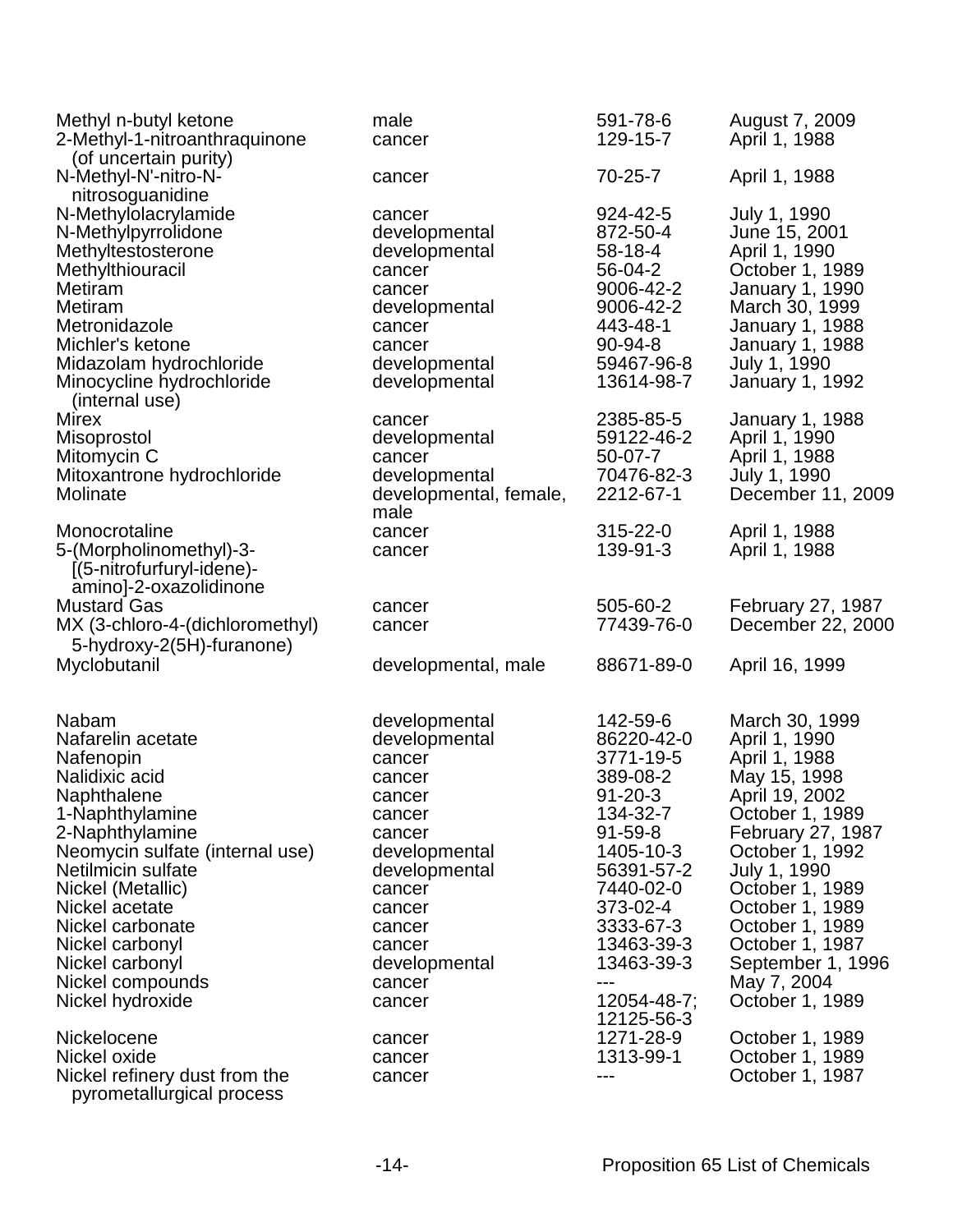| Nickel subsulfide                  | cancer                         | 12035-72-2    | October 1, 1987                         |
|------------------------------------|--------------------------------|---------------|-----------------------------------------|
| <b>Nicotine</b>                    | developmental                  | $54 - 11 - 5$ | April 1, 1990                           |
| Nifedipine                         | developmental, female,<br>male | 21829-25-4    | <b>January 29, 1999</b>                 |
| Nimodipine                         | developmental                  | 66085-59-4    | April 24, 2001                          |
| Niridazole                         | cancer                         | $61 - 57 - 4$ | April 1, 1988                           |
| Nitrapyrin                         | cancer                         | 1929-82-4     | October 5, 2005                         |
| Nitrapyrin                         | developmental                  | 1929-82-4     | March 30, 1999                          |
| Nitrilotriacetic acid              | cancer                         | 139-13-9      | <b>January 1, 1988</b>                  |
| Nitrilotriacetic acid, trisodium   | cancer                         | 18662-53-8    | April 1, 1989                           |
| salt monohydrate                   |                                |               |                                         |
| 5-Nitroacenaphthene                | cancer                         | 602-87-9      | April 1, 1988                           |
| 5-Nitro-o-anisidine                | cancer                         | 99-59-2       | October 1, 1989                         |
| Delisted December 8, 2006          |                                |               |                                         |
| o-Nitroanisole                     | cancer                         | $91 - 23 - 6$ | October 1, 1992                         |
| Nitrobenzene                       | cancer                         | 98-95-3       | August 26, 1997                         |
| Nitrobenzene                       | male                           | 98-95-3       | March 30, 2010                          |
| 4-Nitrobiphenyl                    | cancer                         | 92-93-3       | April 1, 1988                           |
| 6-Nitrochrysene                    | cancer                         | 7496-02-8     | October 1, 1990                         |
| Nitrofen (technical grade)         |                                | 1836-75-5     | <b>January 1, 1988</b>                  |
| 2-Nitrofluorene                    | cancer<br>cancer               | 607-57-8      | October 1, 1990                         |
| Nitrofurantoin                     | male                           | 67-20-9       |                                         |
| Nitrofurazone                      |                                | 59-87-0       | April 1, 1991                           |
| 1-[(5-Nitrofurfurylidene)-amino]-  | cancer                         | 555-84-0      | <b>January 1, 1990</b><br>April 1, 1988 |
|                                    | cancer                         |               |                                         |
| 2-imidazolidinone                  |                                |               |                                         |
| N-[4-(5-Nitro-2-furyl)-2-          | cancer                         | 531-82-8      | April 1, 1988                           |
| thiazolyl]acetamide                |                                |               |                                         |
| Nitrogen mustard                   | cancer                         | $51 - 75 - 2$ | <b>January 1, 1988</b>                  |
| (Mechlorethamine)                  |                                |               |                                         |
| Nitrogen mustard                   | developmental                  | $51 - 75 - 2$ | <b>January 1, 1989</b>                  |
| (Mechlorethamine)                  |                                |               |                                         |
| Nitrogen mustard hydrochloride     | cancer                         | 55-86-7       | April 1, 1988                           |
| (Mechlorethamine hydrochloride)    |                                |               |                                         |
| Nitrogen mustard hydrochloride     | developmental                  | 55-86-7       | July 1, 1990                            |
| (Mechlorethamine hydrochloride)    |                                |               |                                         |
| Nitrogen mustard N-oxide           | cancer                         | 126-85-2      | April 1, 1988                           |
| Nitrogen mustard N-oxide           | cancer                         | 302-70-5      | April 1, 1988                           |
| hydrochloride                      |                                |               |                                         |
| Nitromethane                       | cancer                         | 75-52-5       | May 1, 1997                             |
| 2-Nitropropane                     | cancer                         | 79-46-9       | <b>January 1, 1988</b>                  |
| 1-Nitropyrene                      | cancer                         | 5522-43-0     | October 1, 1990                         |
| 4-Nitropyrene                      | cancer                         | 57835-92-4    | October 1, 1990                         |
| N-Nitrosodi-n-butylamine           | cancer                         | 924-16-3      | October 1, 1987                         |
| N-Nitrosodiethanolamine            | cancer                         | 1116-54-7     | January 1, 1988                         |
| N-Nitrosodiethylamine              | cancer                         | $55 - 18 - 5$ | October 1, 1987                         |
| N-Nitrosodimethylamine             | cancer                         | 62-75-9       | October 1, 1987                         |
| $p$ -Nitrosodiphenylamine          | cancer                         | 156-10-5      | January 1, 1988                         |
| N-Nitrosodiphenylamine             | cancer                         | 86-30-6       | April 1, 1988                           |
| N-Nitrosodi- <i>n</i> -propylamine | cancer                         | 621-64-7      | January 1, 1988                         |
| N-Nitroso-N-ethylurea              | cancer                         | 759-73-9      | October 1, 1987                         |
| 3-(N-Nitrosomethylamino)-          | cancer                         | 60153-49-3    | April 1, 1990                           |
| propionitrile                      |                                |               |                                         |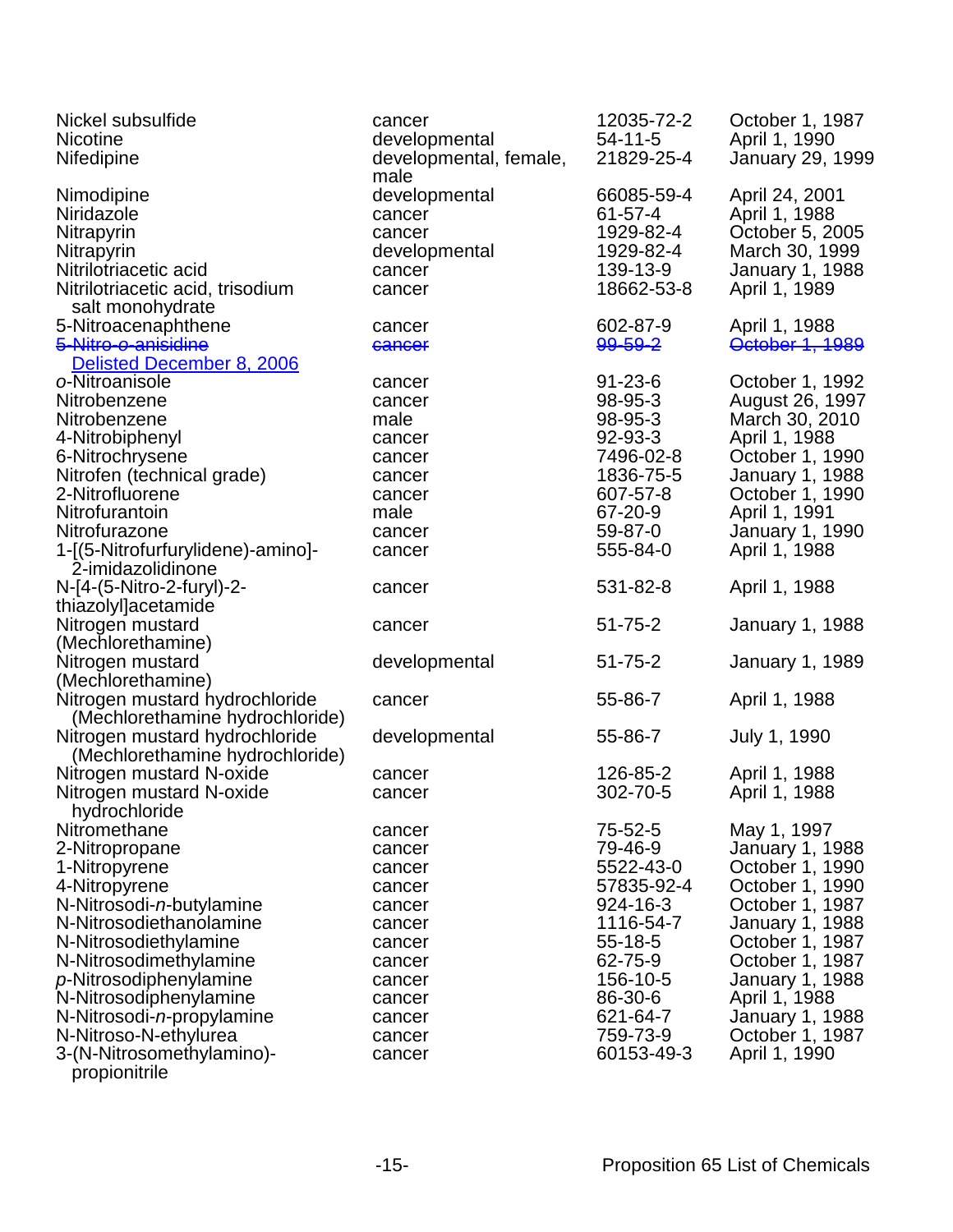| 4-(N-Nitrosomethylamino)-1-<br>(3-pyridyl)1-butanone | cancer                 | 64091-91-4     | April 1, 1990          |
|------------------------------------------------------|------------------------|----------------|------------------------|
| N-Nitrosomethylethylamine                            | cancer                 | 10595-95-6     | October 1, 1989        |
| N-Nitroso-N-methylurea                               | cancer                 | 684-93-5       | October 1, 1987        |
| N-Nitroso-N-methylurethane                           | cancer                 | 615-53-2       | April 1, 1988          |
| N-Nitrosomethylvinylamine                            | cancer                 | 4549-40-0      | <b>January 1, 1988</b> |
| N-Nitrosomorpholine                                  | cancer                 | 59-89-2        | <b>January 1, 1988</b> |
| N-Nitrosonornicotine                                 | cancer                 | 16543-55-8     | <b>January 1, 1988</b> |
| N-Nitrosopiperidine                                  | cancer                 | 100-75-4       | <b>January 1, 1988</b> |
| N-Nitrosopyrrolidine                                 | cancer                 | 930-55-2       | October 1, 1987        |
| N-Nitrososarcosine                                   | cancer                 | 13256-22-9     | <b>January 1, 1988</b> |
| o-Nitrotoluene                                       | cancer                 | 88722          | May 15, 1998           |
| Nitrous oxide                                        | developmental          | 10024-97-2     | August 1, 2008         |
| Norethisterone (Norethindrone)                       | cancer                 | 68-22-4        | October 1, 1989        |
| Norethisterone (Norethindrone)                       | developmental          | 68-22-4        | April 1, 1990          |
| Norethisterone acetate                               | developmental          | 51-98-9        | October 1, 1991        |
| (Norethindrone acetate)                              |                        |                |                        |
| Norethisterone (Norethindrone)                       | developmental          | $68 - 22 - 4/$ | April 1, 1990          |
| /Ethinyl estradiol                                   |                        | 57-63-6        |                        |
| Norethisterone                                       | developmental          | $68 - 22 - 4/$ | April 1, 1990          |
| (Norethindrone)/Mestranol                            |                        | 72-33-3        |                        |
| Norethynodrel                                        | cancer                 | 68-23-5        | February 27, 2001      |
| Norgestrel                                           | developmental          | 6533-00-2      | April 1, 1990          |
|                                                      |                        |                |                        |
| Ochratoxin A                                         | cancer                 | 303-47-9       | July 1, 1990           |
| Oil Orange SS                                        | cancer                 | 2646-17-5      | April 1, 1988          |
| Oral contraceptives, combined                        | cancer                 | ---            | October 1, 1989        |
| Oral contraceptives, sequential                      | cancer                 | ---            | October 1, 1989        |
| Oryzalin                                             | cancer                 | 19044-88-3     | September 12, 2008     |
| Oxadiazon                                            | cancer                 | 19666-30-9     | July 1, 1991           |
| Oxadiazon                                            | developmental          | 19666-30-9     | May 15, 1998           |
| Oxazepam                                             | cancer                 | 604-75-1       | October 1, 1994        |
| Oxazepam                                             | developmental          | 604-75-1       | October 1, 1992        |
| p,p'-Oxybis(benzenesulfonyl<br>hydrazide)            | developmental          | $80 - 51 - 3$  | August 7, 2009         |
| Oxydemeton methyl                                    | female, male           | $301 - 12 - 2$ | November 6, 1998       |
| Oxymetholone                                         | cancer                 | 434-07-1       | January 1, 1988        |
| Oxymetholone                                         | developmental          | 434-07-1       | May 1, 1997            |
| Oxytetracycline (internal use)                       | developmental          | 79-57-2        | <b>January 1, 1991</b> |
| Oxytetracycline hydrochloride                        | developmental          | 2058-46-0      | October 1, 1991        |
| (internal use)                                       |                        |                |                        |
| Oxythioquinox (Chinomethionat)                       | cancer                 | 2439-01-2      | August 20, 1999        |
| Oxythioquinox (Chinomethionat)                       | developmental          | 2439-01-2      | November 6, 1998       |
|                                                      |                        |                |                        |
| Paclitaxel                                           | developmental, female, | 33069-62-4     | August 26, 1997        |
|                                                      | male                   |                |                        |
| Palygorskite fibers ( $> 5 \mu m$ in length)         | cancer                 | 12174-11-7     | December 28, 1999      |
| Panfuran S                                           | cancer                 | 794-93-4       | <b>January 1, 1988</b> |
| Paramethadione                                       | developmental          | 115-67-3       | July 1, 1990           |
| Penicillamine                                        | developmental          | 52-67-5        | <b>January 1, 1991</b> |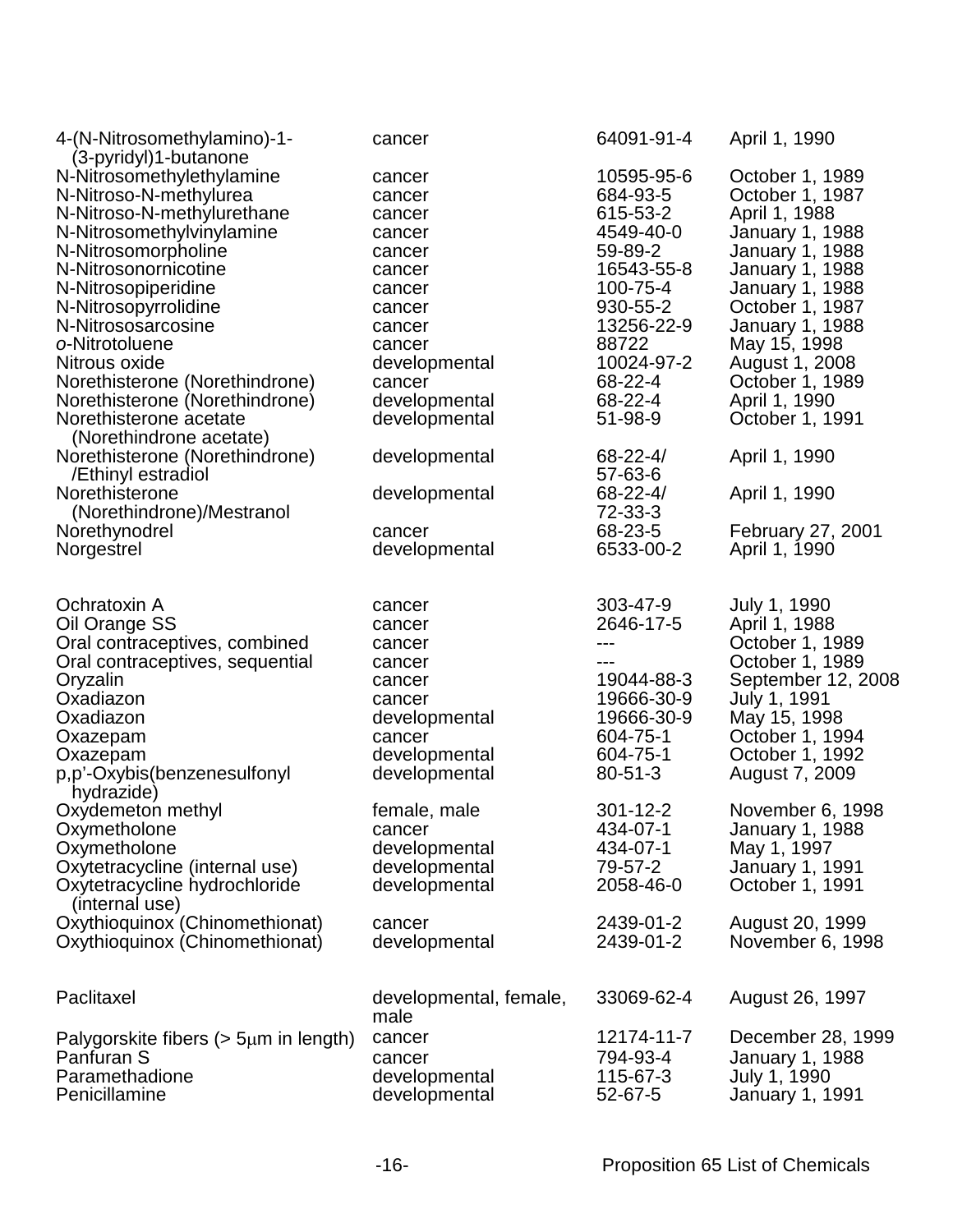| Pentachlorophenol                 | cancer                | 87-86-5       | <b>January 1, 1990</b> |
|-----------------------------------|-----------------------|---------------|------------------------|
| Pentobarbital sodium              | developmental         | 57-33-0       | July 1, 1990           |
| Pentostatin                       | developmental         | 53910-25-1    | September 1, 1996      |
| Phenacemide                       | developmental         | 63-98-9       | July 1, 1990           |
| Phenacetin                        | cancer                | 62-44-2       | October 1, 1989        |
| Phenazopyridine                   | cancer                | 94-78-0       | January 1, 1988        |
| Phenazopyridine hydrochloride     | cancer                | 136-40-3      | January 1, 1988        |
| Phenesterin                       | cancer                | 3546-10-9     | July 1, 1989           |
| Phenobarbital                     | cancer                | $50 - 06 - 6$ | January 1, 1990        |
| Phenolphthalein                   | cancer                | 77-09-8       | May 15, 1998           |
| Phenoxybenzamine                  | cancer                | 59-96-1       | April 1, 1988          |
| Phenoxybenzamine hydrochloride    | cancer                | 63-92-3       | April 1, 1988          |
| Phenprocoumon                     | developmental         | 435-97-2      | October 1, 1992        |
| o-Phenylenediamine and its salts  | cancer                | 95-54-5       | May 15, 1998           |
| Phenyl glycidyl ether             | cancer                | 122-60-1      | October 1, 1990        |
| Phenyl glycidyl ether             | male                  | 122-60-1      | August 7, 2009         |
| Phenylhydrazine and its salts     | cancer                | ---           | July 1, 1992           |
| o-Phenylphenate, sodium           | cancer                | 132-27-4      | January 1, 1990        |
| o-Phenylphenol                    | cancer                | $90 - 43 - 7$ | August 4, 2000         |
| Phenylphosphine                   | developmental         | 638-21-1      | August 7, 2009         |
| PhiP(2-Amino-1-methyl-6-          | cancer                | 105650-23-5   | October 1, 1994        |
| phenylimidazol[4,5-b]pyridine)    |                       |               |                        |
| Pimozide                          | developmental, female | 2062-78-4     | August 20, 1999        |
| Pipobroman                        | developmental         | $54 - 91 - 1$ | July 1, 1990           |
| Pirimicarb                        | cancer                | 23103-98-2    | July 1, 2008           |
| Plicamycin                        | developmental         | 18378-89-7    | April 1, 1990          |
| Polybrominated biphenyls          | cancer                | ---           | January 1, 1988        |
| Polybrominated biphenyls          | developmental         | ---           | October 1, 1994        |
| Polychlorinated biphenyls         | cancer                | ---           | October 1, 1989        |
| Polychlorinated biphenyls         | developmental         |               | January 1, 1991        |
| Polychlorinated biphenyls         | cancer                | ---           | January 1, 1988        |
| (containing 60 or more percent    |                       |               |                        |
|                                   |                       |               |                        |
| chlorine by molecular weight)     |                       |               |                        |
| Polychlorinated dibenzo-p-dioxins | cancer                | ---           | October 1, 1992        |
| Polychlorinated dibenzofurans     | cancer                | 53973-98-1    | October 1, 1992        |
| Polygeenan                        | cancer                |               | January 1, 1988        |
| Ponceau MX                        | cancer                | 3761-53-3     | April 1, 1988          |
| Ponceau 3R                        | cancer                | 3564-09-8     | April 1, 1988          |
| Potassium bromate                 | cancer                | 7758-01-2     | January 1, 1990        |
| Potassium dimethyldithiocarbamate | developmental         | 128-03-0      | March 30 1999          |
| Pravastatin sodium                | developmental         | 81131-70-6    | March 3, 2000          |
| Prednisolone sodium phosphate     | developmental         | 125-02-0      | August 20, 1999        |
| Primidone                         | cancer                | 125-33-7      | August 20, 1999        |
| Procarbazine                      | cancer                | 671-16-9      | January 1, 1988        |
| Procarbazine hydrochloride        | cancer                | 366-70-1      | January 1, 1988        |
|                                   | developmental         |               | July 1, 1990           |
| Procymidone                       | cancer                | 32809-16-8    | October 1, 1994        |
| Progesterone                      | cancer                | 57-83-0       | January 1, 1988        |
| Pronamide                         | cancer                | 23950-58-5    | May 1, 1996            |
| Propachlor                        | cancer                | 1918-16-7     | February 27, 2001      |
| 1,3-Propane sultone               | cancer                | 1120-71-4     | January 1, 1988        |
| Propargite                        | cancer                | 2312-35-8     | October 1, 1994        |
| Propargite                        | developmental         | 2312-35-8     | June 15, 1999          |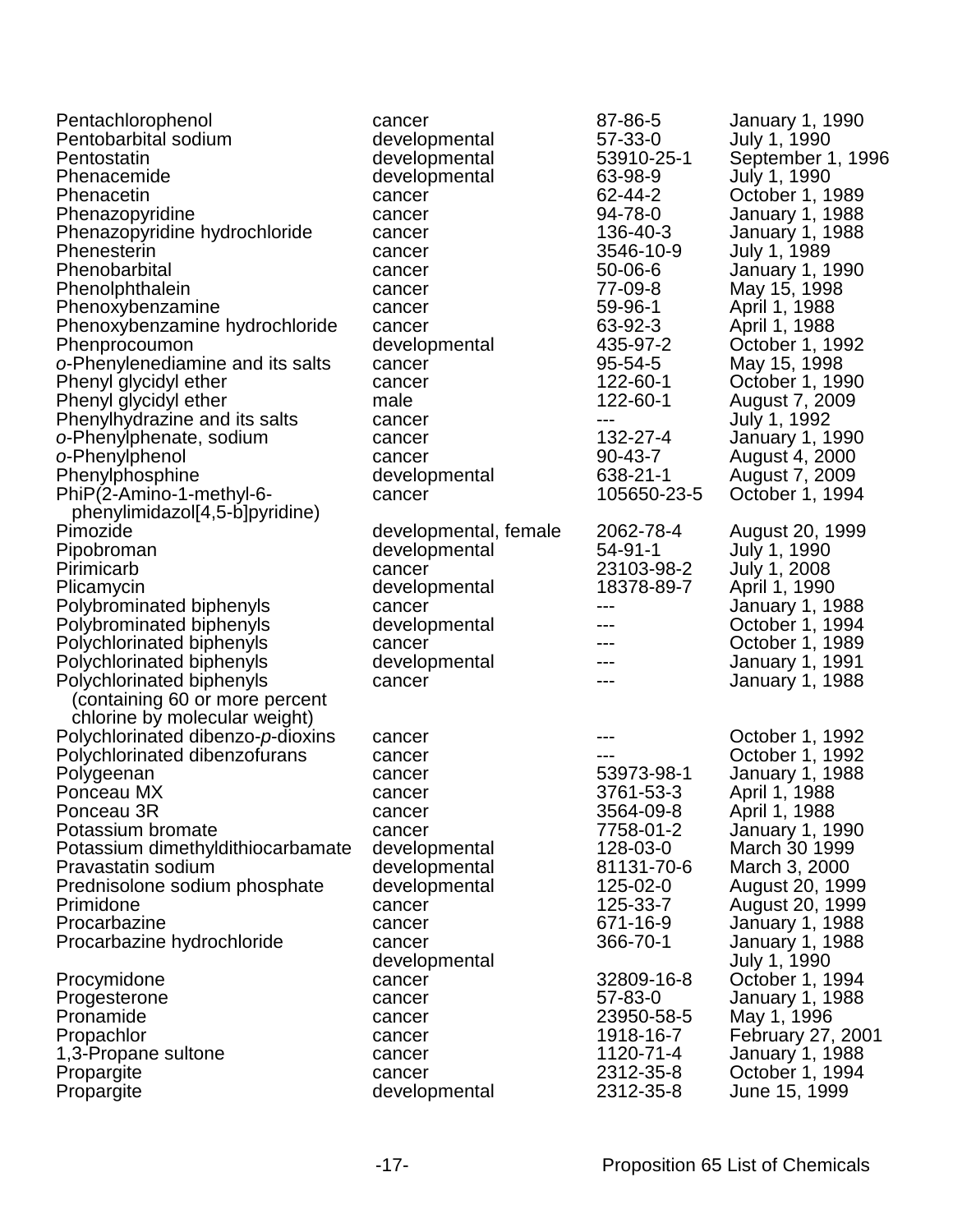| beta-Propiolactone<br>Propoxur<br>Propylene glycol mono-t-butyl ether<br>Propylene oxide<br>Propylthiouracil<br>Propylthiouracil<br>Pyridine<br>Pyrimethamine                                                                                                                                                                                                                            | cancer<br>cancer<br>cancer<br>cancer<br>cancer<br>developmental<br>cancer<br>developmental | $57 - 57 - 8$<br>114-26-1<br>57018-52-7<br>75-56-9<br>$51 - 52 - 5$<br>$51 - 52 - 5$<br>110-86-1<br>58-14-0 | <b>January 1, 1988</b><br>August 11, 2006<br>June 11, 2004<br>October 1, 1988<br><b>January 1, 1988</b><br>July 1, 1990<br>May 17, 2002<br><b>January 29, 1999</b> |
|------------------------------------------------------------------------------------------------------------------------------------------------------------------------------------------------------------------------------------------------------------------------------------------------------------------------------------------------------------------------------------------|--------------------------------------------------------------------------------------------|-------------------------------------------------------------------------------------------------------------|--------------------------------------------------------------------------------------------------------------------------------------------------------------------|
| Quazepam<br>Quinoline and its strong acid salts<br>Quizalofop-ethyl                                                                                                                                                                                                                                                                                                                      | developmental<br>cancer<br>male                                                            | 36735-22-5<br>76578-14-8                                                                                    | August 26, 1997<br>October 24, 1997<br>December 24, 1999                                                                                                           |
| Radionuclides<br>Reserpine<br>Residual (heavy) fuel oils<br>Resmethrin<br>Resmethrin<br>Retinol/retinyl esters, when in<br>daily dosages in excess of 10,000<br>IU, or 3,000 retinol equivalents.<br>(NOTE: Retinol/retinyl esters are<br>required and essential for<br>maintenance of normal<br>reproductive function.<br>The recommended daily level<br>during pregnancy is 8,000 IU.) | cancer<br>cancer<br>cancer<br>cancer<br>developmental<br>developmental                     | $50 - 55 - 5$<br>---<br>10453-86-8<br>10453-86-8                                                            | July 1, 1989<br>October 1, 1989<br>October 1, 1990<br>July 1, 2008<br>November 6, 1998<br>July 1, 1989                                                             |
| Ribavirin<br>Ribavirin<br>Riddelliine<br>Rifampin                                                                                                                                                                                                                                                                                                                                        | developmental<br>male<br>cancer<br>developmental, female                                   | 36791-04-5<br>36791-04-5<br>23246-96-0<br>13292-46-1                                                        | April 1, 1990<br>February 27, 2001<br>December 3, 2004<br><b>February 27, 2001</b>                                                                                 |
| Saccharin Delisted April 6, 2001<br>Saccharin, sodium<br>Delisted January 17, 2003                                                                                                                                                                                                                                                                                                       | <del>cancer</del><br>cancer                                                                | <del>81-07-2</del><br>128-44-9                                                                              | October 1, 1989<br>January 1, 1988                                                                                                                                 |
| Safrole<br>Secobarbital sodium<br>Selenium sulfide<br>Sermorelin acetate<br>Shale-oils<br>Silica, crystalline (airborne particles<br>of respirable size)                                                                                                                                                                                                                                 | cancer<br>developmental<br>cancer<br>developmental<br>cancer<br>cancer                     | 94-59-7<br>309-43-3<br>7446-34-6<br>---<br>68308-34-9<br>---                                                | January 1, 1988<br>October 1, 1992<br>October 1, 1989<br>August 20, 1999<br>April 1, 1990<br>October 1, 1988                                                       |
| Sodium dimethyldithiocarbamate<br>Sodium fluoroacetate<br>Soots, tars, and mineral oils<br>(untreated and mildly treated oils<br>and used engine oils)                                                                                                                                                                                                                                   | developmental<br>male<br>cancer                                                            | 128-04-1<br>62-74-8<br>---                                                                                  | March 30 1999<br>November 6, 1998<br>February 27, 1987                                                                                                             |
| Spironolactone<br>Stanozolol<br>Sterigmatocystin                                                                                                                                                                                                                                                                                                                                         | cancer<br>cancer<br>cancer                                                                 | $52 - 01 - 7$<br>10418-03-8<br>10048-13-2                                                                   | May 1, 1997<br>May 1, 1997<br>April 1, 1988                                                                                                                        |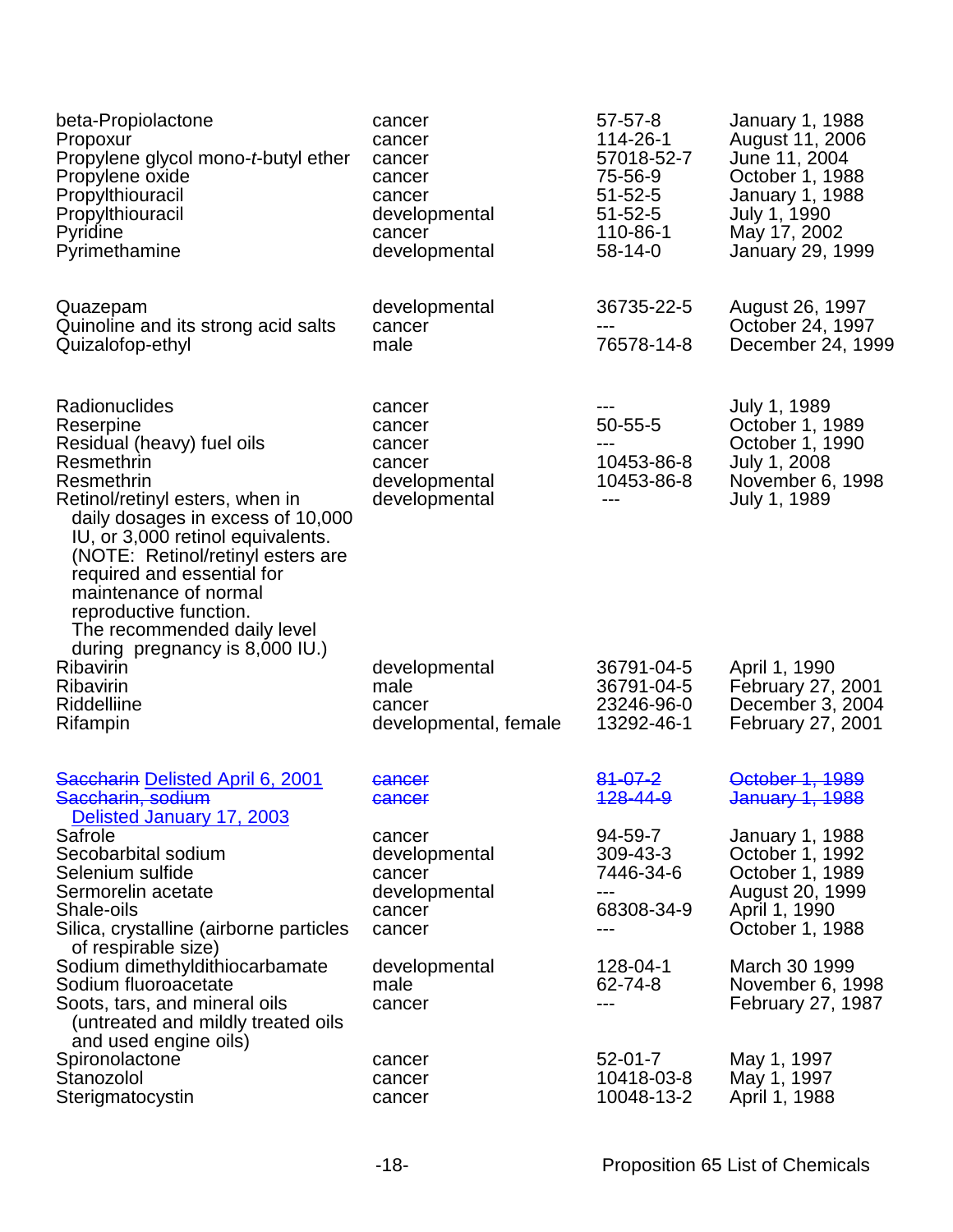| Streptomycin sulfate<br>Streptozocin (streptozotocin)                                                                                                                                                                                                                                            | developmental<br>developmental, female,<br>male                                                                                                      | 3810-74-0<br>18883-66-4                                                                                                                         | January 1, 1991<br>August 20, 1999                                                                                                                                                                                  |
|--------------------------------------------------------------------------------------------------------------------------------------------------------------------------------------------------------------------------------------------------------------------------------------------------|------------------------------------------------------------------------------------------------------------------------------------------------------|-------------------------------------------------------------------------------------------------------------------------------------------------|---------------------------------------------------------------------------------------------------------------------------------------------------------------------------------------------------------------------|
| Streptozotocin (streptozocin)<br>Strong inorganic acid mists<br>containing sulfuric acid                                                                                                                                                                                                         | cancer<br>cancer                                                                                                                                     | 18883-66-4<br>$---$                                                                                                                             | <b>January 1, 1988</b><br>March 14, 2003                                                                                                                                                                            |
| Styrene oxide<br><b>Sulfallate</b><br>Sulfasalazine                                                                                                                                                                                                                                              | cancer<br>cancer<br>cancer                                                                                                                           | $96 - 09 - 3$<br>95-06-7<br>599-79-1                                                                                                            | October 1, 1988<br><b>January 1, 1988</b><br>May 15, 1998                                                                                                                                                           |
| (salicylazosulfapyridine)<br>Sulfasalazine<br>(salicylazosulfapyridine)                                                                                                                                                                                                                          | male                                                                                                                                                 | 599-79-1                                                                                                                                        | <b>January 29, 1999</b>                                                                                                                                                                                             |
| Sulindac                                                                                                                                                                                                                                                                                         | developmental, female                                                                                                                                | 38194-50-2                                                                                                                                      | <b>January 29, 1999</b>                                                                                                                                                                                             |
| Talc containing asbestiform fibers<br><b>Tamoxifen and its salts</b><br><b>Tamoxifen citrate</b><br>Temazepam<br>Teniposide<br>Terbacil<br>Terrazole<br><b>Testosterone and its esters</b><br>Testosterone cypionate<br>Testosterone enanthate<br>2,3,7,8-Tetrachlorodibenzo-p-<br>dioxin (TCDD) | cancer<br>cancer<br>developmental<br>developmental<br>developmental<br>developmental<br>cancer<br>cancer<br>developmental<br>developmental<br>cancer | 10540-29-1<br>54965-24-1<br>846-50-4<br>29767-20-2<br>5902-51-2<br>2593-15-9<br>58-22-0<br>58-20-8<br>315-37-7<br>1746-01-6                     | April 1, 1990<br>September 1, 1996<br>July 1, 1990<br>April 1, 1990<br>September 1, 1996<br>May 18, 1999<br>October 1, 1994<br>April 1, 1988<br>October 1, 1991<br>April 1, 1990<br><b>January 1, 1988</b>          |
| 2,3,7,8-Tetrachlorodibenzo-p-                                                                                                                                                                                                                                                                    | developmental                                                                                                                                        | 1746-01-6                                                                                                                                       | April 1, 1991                                                                                                                                                                                                       |
| dioxin (TCDD)<br>1,1,2,2-Tetrachloroethane<br>Tetrachloroethylene<br>(Perchloroethylene)<br>p-a,a,a-Tetrachlorotoluene                                                                                                                                                                           | cancer<br>cancer<br>cancer                                                                                                                           | 79-34-5<br>127-18-4<br>5216-25-1                                                                                                                | July 1, 1990<br>April 1, 1988<br><b>January 1, 1990</b>                                                                                                                                                             |
| Tetracycline (internal use)<br>Tetracyclines (internal use)<br>Tetracycline hydrochloride                                                                                                                                                                                                        | developmental<br>developmental<br>developmental                                                                                                      | 60-54-8<br>---<br>64-75-5                                                                                                                       | October 1, 1991<br>October 1, 1992<br>January 1, 1991                                                                                                                                                               |
| (internal use)<br>Tetrafluoroethylene<br>Tetranitromethane<br>Thalidomide<br>Thioacetamide<br>4,4'-Thiodianiline<br>Thiodicarb<br>Thioguanine<br>Thiophanate methyl<br><b>Thiouracil</b><br>Thiourea<br>Thorium dioxide<br>Tobacco, oral use of<br>smokeless products                            | cancer<br>cancer<br>developmental<br>cancer<br>cancer<br>cancer<br>developmental<br>female, male<br>cancer<br>cancer<br>cancer<br>cancer             | 116-14-3<br>509-14-8<br>$50 - 35 - 1$<br>62-55-5<br>139-65-1<br>59669-26-0<br>154-42-7<br>23564-05-8<br>141-90-2<br>62-56-6<br>1314-20-1<br>--- | May 1, 1997<br>July 1, 1990<br>July 1, 1987<br>January 1, 1988<br>April 1, 1988<br>August 20, 1999<br>July 1, 1990<br>May 18, 1999<br>June 11, 2004<br><b>January 1, 1988</b><br>February 27, 1987<br>April 1, 1988 |
| Tobacco smoke<br>Tobacco smoke (primary)                                                                                                                                                                                                                                                         | cancer<br>developmental, female,<br>male                                                                                                             | ---                                                                                                                                             | April 1, 1988<br>April 1, 1988                                                                                                                                                                                      |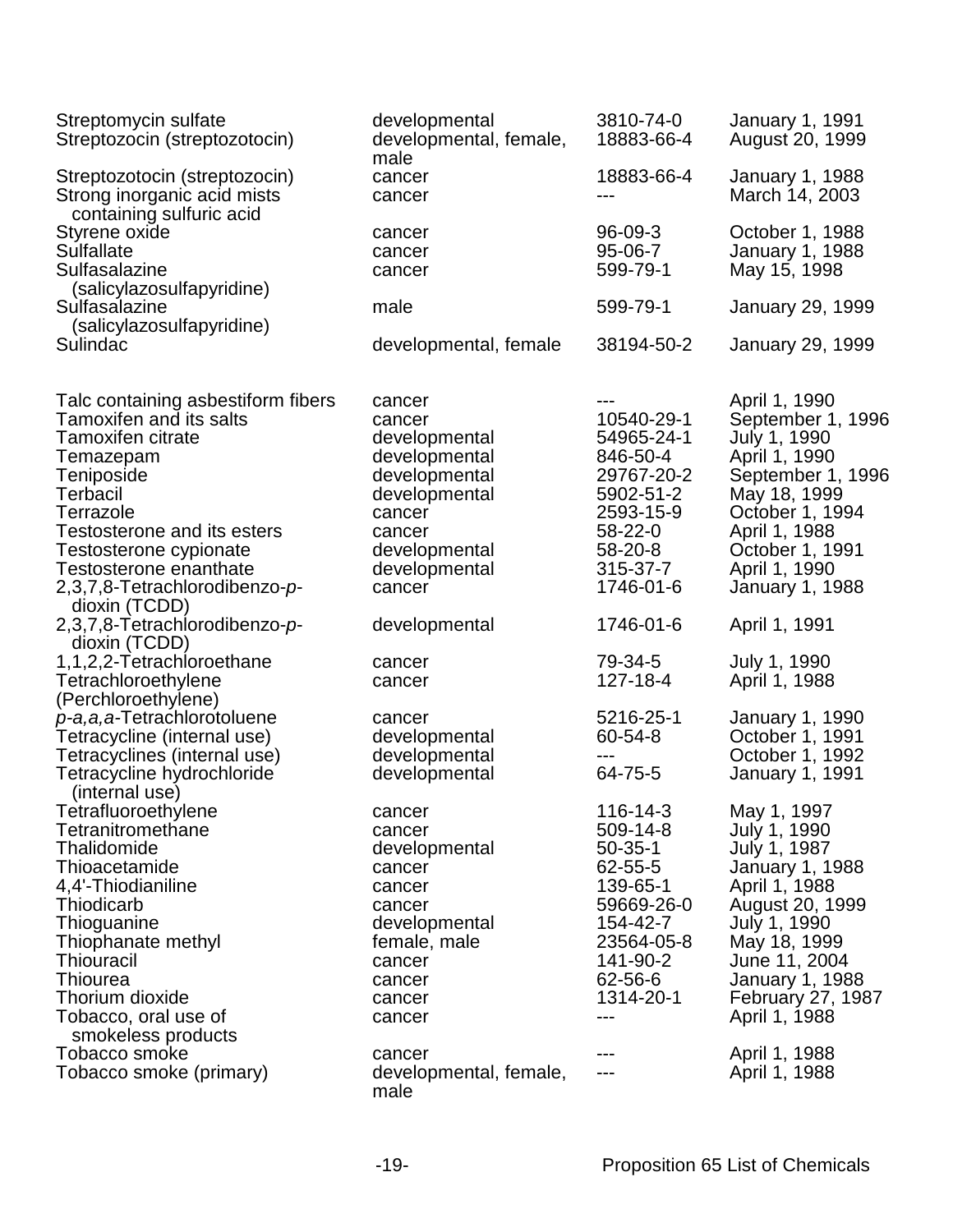| Tobramycin sulfate<br><b>Toluene</b><br><b>Toluene</b><br>Toluene diisocyanate<br>o-Toluidine<br>o-Toluidine hydrochloride<br>para-Toluidine                                                                                                    | developmental<br>developmental<br>female<br>cancer<br>cancer<br>cancer<br>cancer                                 | 49842-07-1<br>108-88-3<br>108-88-3<br>26471-62-5<br>95-53-4<br>636-21-5<br><del>106-49-0</del>         | July 1, 1990<br><b>January 1, 1991</b><br>August 7, 2009<br>October 1, 1989<br>January 1, 1988<br>January 1, 1988<br>January 1, 1990                                                    |
|-------------------------------------------------------------------------------------------------------------------------------------------------------------------------------------------------------------------------------------------------|------------------------------------------------------------------------------------------------------------------|--------------------------------------------------------------------------------------------------------|-----------------------------------------------------------------------------------------------------------------------------------------------------------------------------------------|
| Delisted October 29, 1999<br>Toxaphene (Polychlorinated<br>camphenes)                                                                                                                                                                           | cancer                                                                                                           | 8001-35-2                                                                                              | January 1, 1988                                                                                                                                                                         |
| Toxins derived from Fusarium<br><b>Moniliforme Fusarium</b><br><i>verticillioides)</i>                                                                                                                                                          | cancer                                                                                                           |                                                                                                        | August 7, 2009                                                                                                                                                                          |
| Treosulfan<br>Triadimefon                                                                                                                                                                                                                       | cancer<br>developmental, female,<br>male                                                                         | 299-75-2<br>43121-43-3                                                                                 | February 27, 1987<br>March 30, 1999                                                                                                                                                     |
| Triazolam<br>Tributyltin methacrylate<br><b>Trichlormethine (Trimustine</b><br>hydrochloride)                                                                                                                                                   | developmental<br>developmental<br>cancer                                                                         | 28911-01-5<br>2155-70-6<br>817-09-4                                                                    | April 1, 1990<br>December 1, 1999<br>January 1, 1992                                                                                                                                    |
| Trichloroethylene<br>2,4,6-Trichlorophenol<br>1,2,3-Trichloropropane<br>Trientine hydrochloride<br><b>Triforine</b><br>1,3,5-Triglycidyl-s-triazinetrione<br>Trilostane<br>Trimethadione<br>2,4,5-Trimethylaniline and<br>its strong acid salts | cancer<br>cancer<br>cancer<br>developmental<br>developmental<br>male<br>developmental<br>developmental<br>cancer | 79-01-6<br>88-06-2<br>$96 - 18 - 4$<br>38260-01-4<br>26644-46-2<br>2451-62-9<br>13647-35-3<br>127-48-0 | April 1, 1988<br><b>January 1, 1988</b><br>October 1,1992<br><b>February 27, 2001</b><br>June 18, 1999<br>August 7, 2009<br>April 1, 1990<br><b>January 1, 1991</b><br>October 24, 1997 |
| Trimethyl phosphate<br>Trimetrexate glucuronate<br>2,4,6-Trinitrotoluene<br>Triphenyltin hydroxide<br>Triphenyltin hydroxide<br>Tris(aziridinyl)-p-benzoquinone<br>(Triaziquone)                                                                | cancer<br>developmental<br>cancer<br>cancer<br>developmental<br>cancer                                           | 512-56-1<br>82952-64-5<br>118-96-7<br>76-87-9<br>76-87-9<br>68-76-8                                    | May 1, 1996<br>August 26, 1997<br>December 19, 2008<br>July 1, 1992<br>March 18, 2002<br>October 1, 1989                                                                                |
| Delisted December 8, 2006<br>Tris(1-aziridinyl)phosphine<br>Sulfide (Thiotepa)                                                                                                                                                                  | cancer                                                                                                           | $52 - 24 - 4$                                                                                          | <b>January 1, 1988</b>                                                                                                                                                                  |
| Tris(2-chloroethyl) phosphate<br>Tris(2,3-dibromopropyl)phosphate<br>Trp-P-1 (Tryptophan-P-1)<br>Trp-P-2 (Tryptophan-P-2)<br>Trypan blue (commercial grade)                                                                                     | cancer<br>cancer<br>cancer<br>cancer<br>cancer                                                                   | 115-96-8<br>126-72-7<br>62450-06-0<br>62450-07-1<br>72-57-1                                            | April 1, 1992<br>January 1, 1988<br>April 1, 1988<br>April 1, 1988<br>October 1, 1989                                                                                                   |
| Unleaded gasoline (wholly                                                                                                                                                                                                                       | cancer                                                                                                           |                                                                                                        | April 1, 1988                                                                                                                                                                           |
| vaporized)<br>Uracil mustard                                                                                                                                                                                                                    | cancer<br>developmental, female,<br>male                                                                         | 66-75-1                                                                                                | April 1, 1988<br>January 1, 1992                                                                                                                                                        |